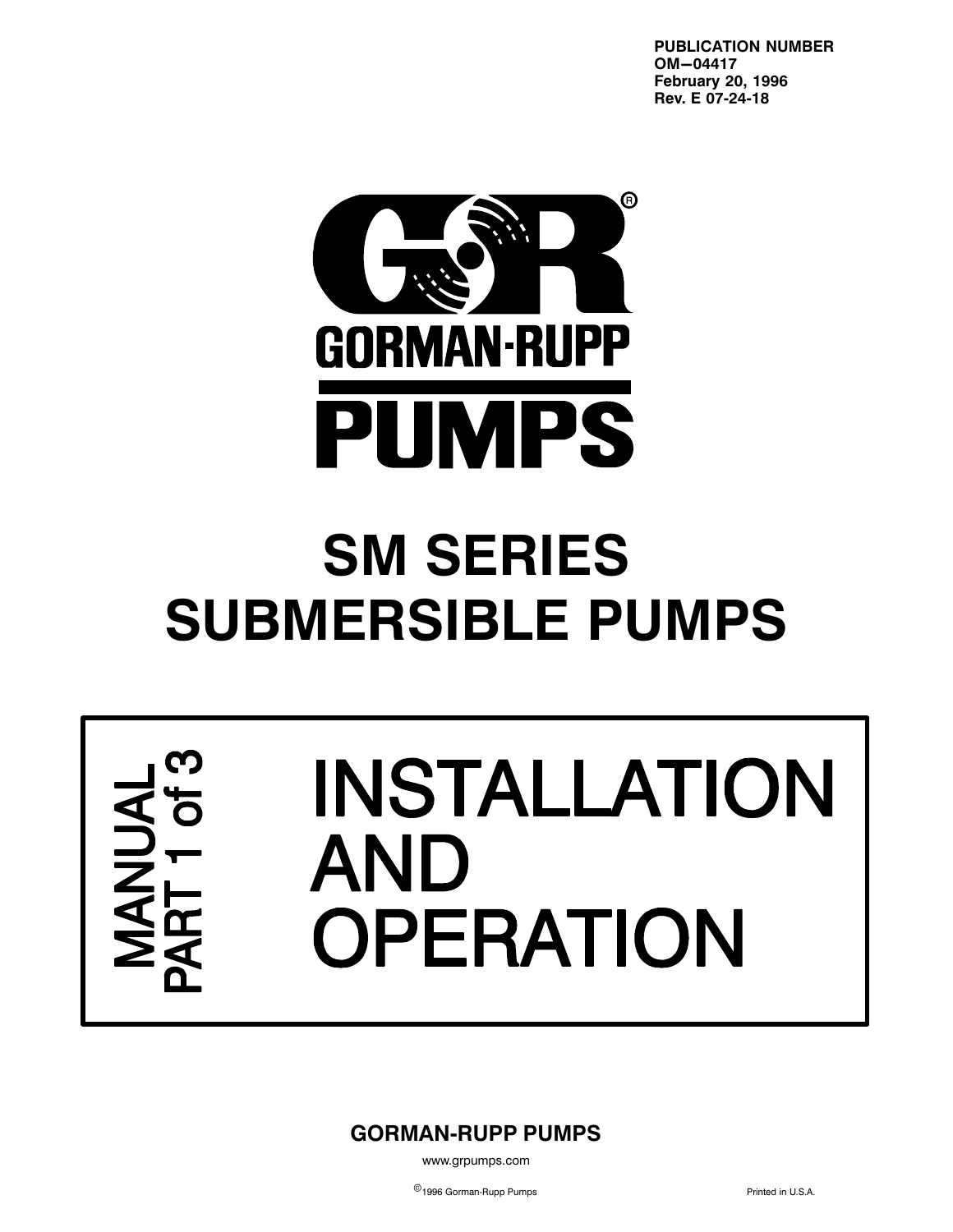# **INTRODUCTION**

**Thank You** for purchasing a Gorman‐Rupp SM Series Pump. **Read this manual** carefully to learn how to safely install and operate your pump. Failure to do so could result in personal injury or damage to the pump.

A set of three manuals accompanies your pump. Each set consists of three parts; the Installation/ Operation Manual contains essential information on installing and operating the pump, and on making electrical connections. However, since pump installations are seldom identical, some of the information only summarizes general recommendations and practices required to inspect, position, and arrange the pump and piping.

The Parts List Manual provides performance curve(s), a pump model cross‐section drawing, and parts list for your pump.

The Maintenance and Repair Manual provides troubleshooting and maintenance instructions required to properly diagnose operational problems, and to service the pump hydraulic components. Pump motor maintenance may be performed **only** by a Gorman‐Rupp authorized repair facility, or the factory. Otherwise, the pump warranty will be negated, and damage to the pump, and injury or death to personnel can result. Contact the factory for the authorized repair facility closest to you.

The integral electric motor must be operated through the control box furnished with the pump. The pump and control comply with MSHA schedule 2G regulations. Control boxes and other control devices are **no**t covered in this manual.

Pump construction may be aluminum or stainless steel. The pump may be operated fully or partially submerged, since the integral air-filled electric motor is thermally protected and cooled by the liquid being pumped.

Because pump installations are seldom identical, this manual cannot possibly provide detailed instructions and precautions for every aspect of each specific application. Therefore, it is the responsibility of the owner/installer of the pump to ensure that applications not addressed in this manual are performed **only** after establishing that neither operator safety nor pump integrity are compromised by the installation. Pumps and related equipment **must** be installed and operated according to all national, local and industry standards.

If there are any questions regarding the pump which are not covered in this manual or in other literature accompanying the unit, please contact your Gorman‐Rupp distributor or the Gorman‐ Rupp Company:

> **The Gorman‐Rupp Company P.O. Box 1217 Mansfield, Ohio 44901-1217** or: **Gorman‐Rupp of Canada Limited 70 Burwell Road St. Thomas, Ontario N5P 3R7**

#### **CONTENTS**

| <b>INSTALLATION - SECTION B</b> |  |
|---------------------------------|--|
|                                 |  |
|                                 |  |
|                                 |  |
|                                 |  |
|                                 |  |
|                                 |  |
|                                 |  |
|                                 |  |
| <b>OPERATION - SECTION C</b>    |  |
|                                 |  |
|                                 |  |
|                                 |  |
|                                 |  |
|                                 |  |
|                                 |  |

**SAFETY - SECTION A**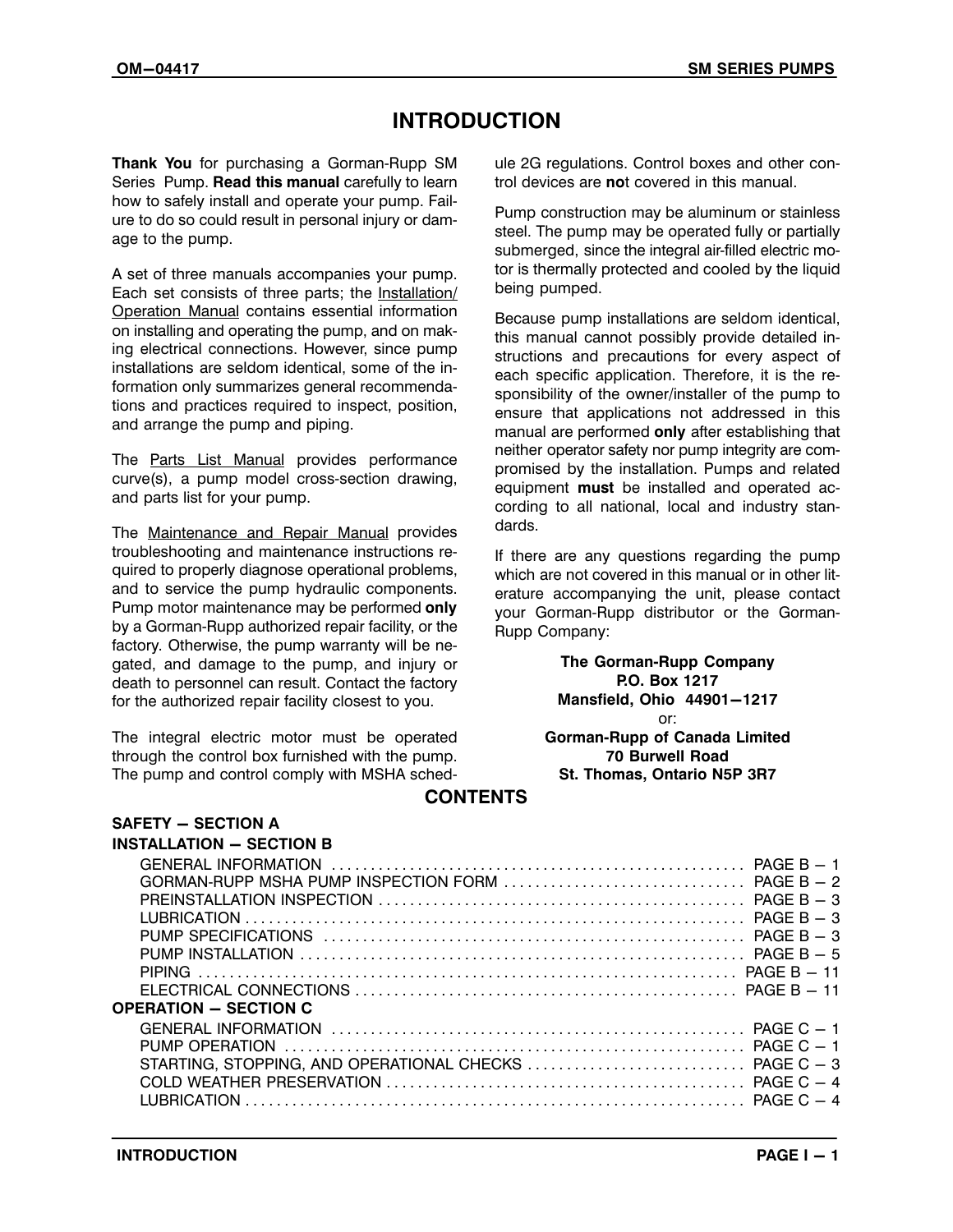# **RECORDING MODEL AND SERIAL NUMBERS**

Please record the pump model, serial number, voltage, and motor frame size in the spaces provided below. Your Gorman‐Rupp distributor needs this information when you require parts or service.

Pump Model:

Serial Number:

Voltage:

Phase:

#### **WARRANTY INFORMATION**

The warranty provided with your pump is part of Gorman‐Rupp's support program for customers who operate and maintain their equipment as described in this and the other accompanying literature. Please note that should the equipment be abused or modified to change its performance beyond the original factory specifications, the warranty will become void and any claim will be denied.

The following are used to alert personnel to procedures which require special attention, to those which could damage equipment, and to those which could be dangerous to personnel:



**Immediate hazards which WILL result in severe personal injury or death. These instructions describe the procedure required and the injury which will result from failure to follow the procedure.**



**Hazards or unsafe practices which COULD result in severe personal injury or death. These instructions describe the procedure required and the injury which could result from failure to follow the procedure.**



Hazards or unsafe practices which COULD result in minor personal injury or product or property damage. These instructions describe the requirements and the possible damage which could result from failure to follow the procedure.

# **NOTE**

*Instructions to aid in installation, operation, and maintenance or which clarify a procedure*.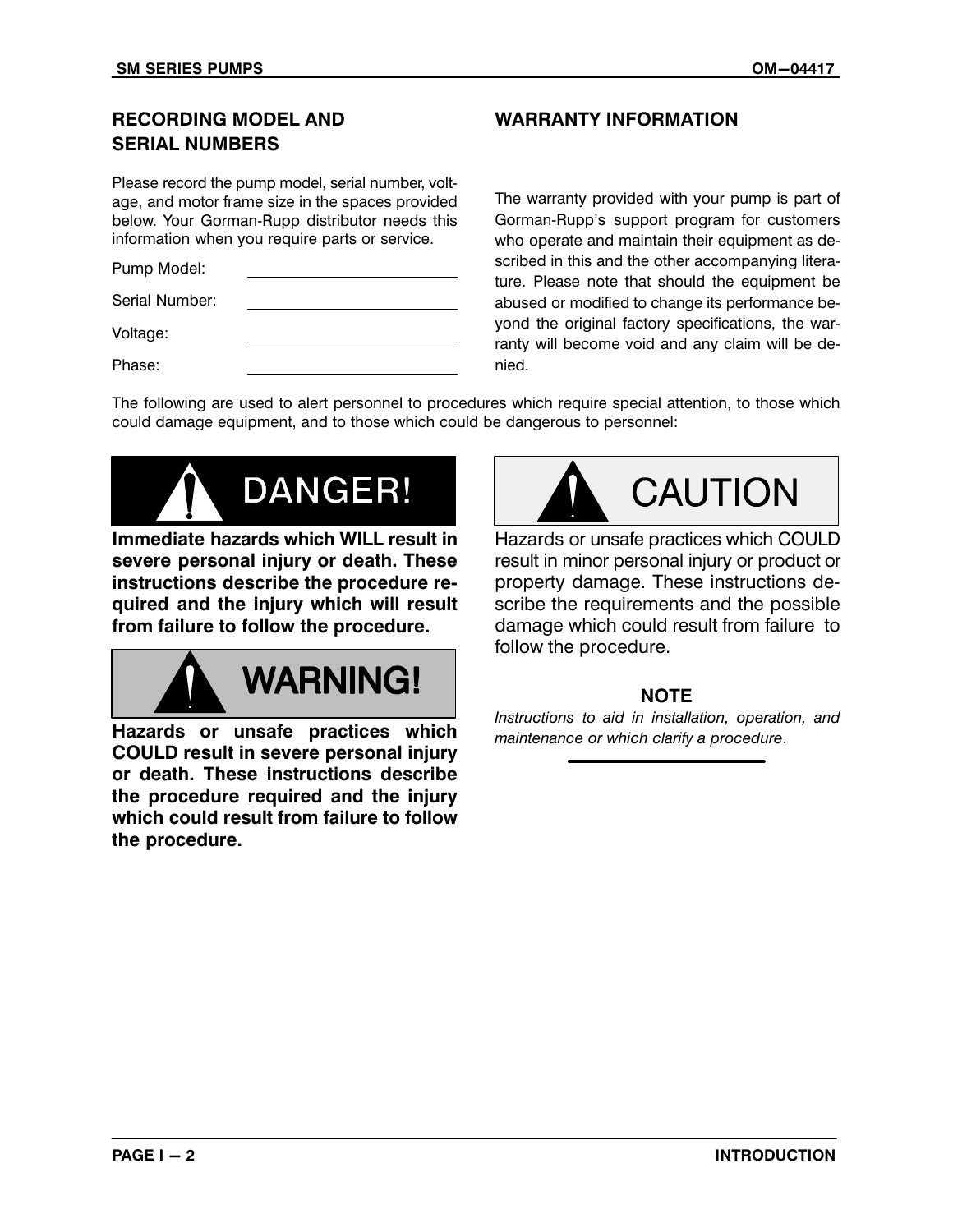# **SAFETY ‐ SECTION A**

**This information applies to SM Series Submersible motor driven pumps and control boxes.**

**Because pump installations are seldom identical, this manual cannot possibly provide detailed instructions and precautions for each specific application. Therefore, it is the owner/installer's responsibility to ensure that applications not addressed in this manual are performed only after establishing that neither operator safety nor pump integrity are compromised by the installation.**



**Before attempting to open or service the pump:**

- **1. Familiarize yourself with this manual.**
- **2. Lock out incoming power to the control box to ensure that the pump will remain inoperative.**
- **3. Allow the pump to cool if overheated.**
- **4. Close the discharge valve (if used).**



**The pump is designed to be operated through the control box furnished with the pump. The control box provides overload protection and power control. Do not connect the pump motor directly to the incoming power lines.**



**The electrical power used to operate this pump is high enough to cause injury or death. Obtain the services of a qu-**

**alified electrician to make all electrical connections. Make certain that the pump and enclosure are properly grounded. Be sure the incoming power matches the voltage and phase of the pump and control before connecting the power source. Do not run the pump if the voltage is not within the limits.**



**The electrical power used to operate this pump is high enough to cause injury or death. Make certain the control handle on the control box is in the off position and locked out, or the power supply to the control box has been otherwise cut off and locked out, before attempting to open or service the pump assembly. Tag electrical circuits to prevent accidental start‐up.**



**All electrical connections must be in accordance with MSHA Schedule 2G. If there is a conflict between the instructions provided and MSHA specifications, MSHA specifications shall take precedence. All electrical equipment supplied with this pump was in conformance with MSHA requirements in effect on the date of manufacture. Failure to follow applicable specifications, or substitution of electrical parts not supplied or approved by the manufacturer, can result in severe injury or death.**



**This pump is not designed to pump volatile, explosive, or flammable materials.**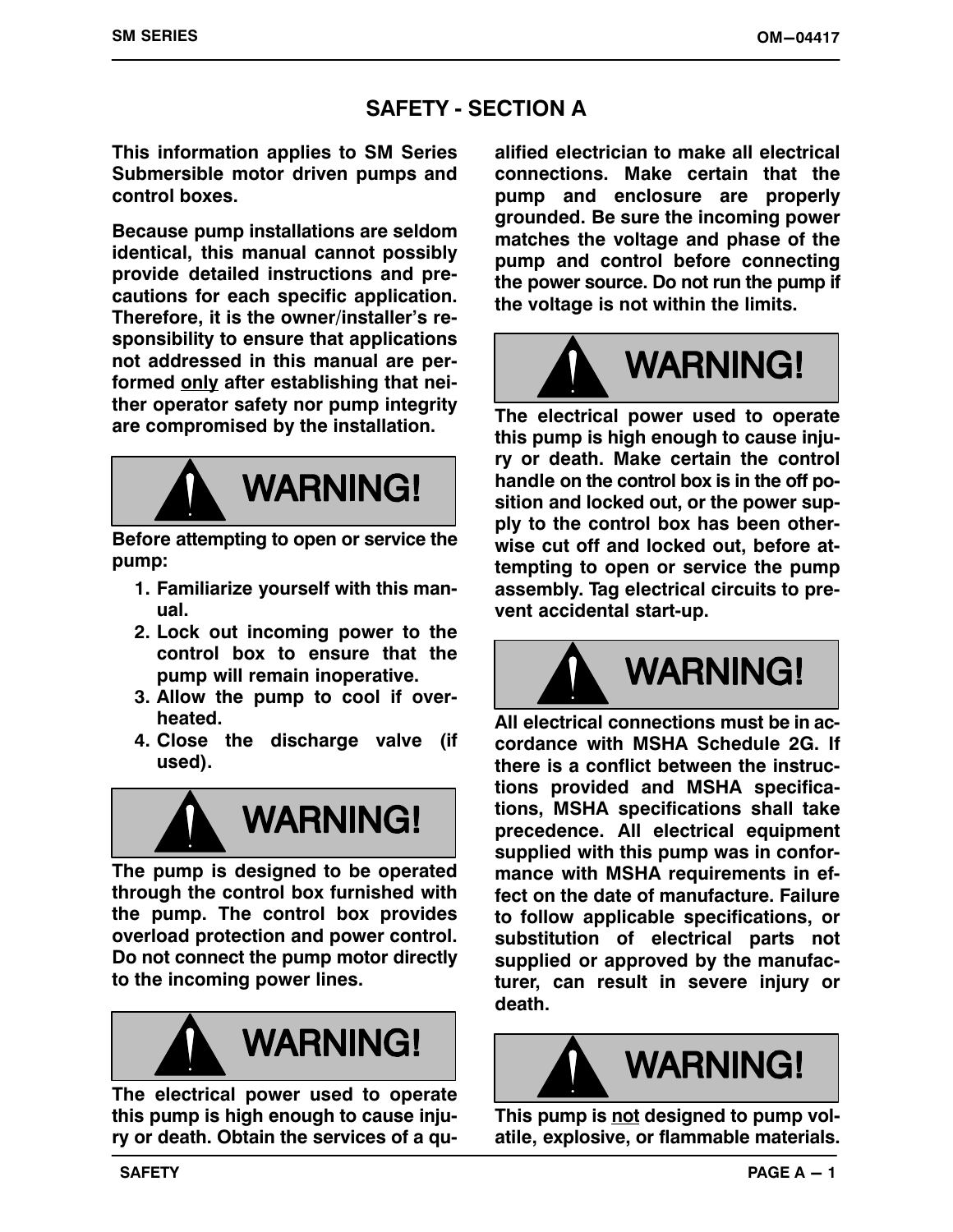**Refer to the chart in Installation, Section B for the basic materials of construction for each pump covered in this manual. Do not attempt to pump any liquids for which your pump is not approved, or which may damage the pump or endanger personnel as a result of pump failure. Consult the factory for specific application data.**



**Death or serious personal injury and damage to the pump or components can occur if proper lifting procedures are not observed. Make certain that hoists, chains, slings or cables are in good working condition and of sufficient capacity and that they are positioned so that loads will be balanced and the pump or components will not be damaged when lifting. Do not attempt to lift this pump by the motor or control cables, or the piping. Attach proper lifting equipment to the lifting bail fitted on the pump. Lift the pump or component only as high as necessary and keep personnel away from suspended objects.**



**After the pump has been installed, make**

**certain that the pump and all piping or hose connections are secure before operation.**



**Approach the pump cautiously after it has been running. Although the motor is cooled by the liquid being pumped, normal operating temperatures can be high enough to cause burns. The temperature will be especially high if operated against a closed discharge valve. Never operate against a closed discharge valve for long periods of time.**



**Do not open the control box in an explosive atmosphere. When sealed, the control box is explosion proof, to prevent the ignition of combustible gases. Opening the box in an explosive atmosphere could result in fire or explosion.**



Pumps and related equipment must be installed and operated according to all national, local and industry standards.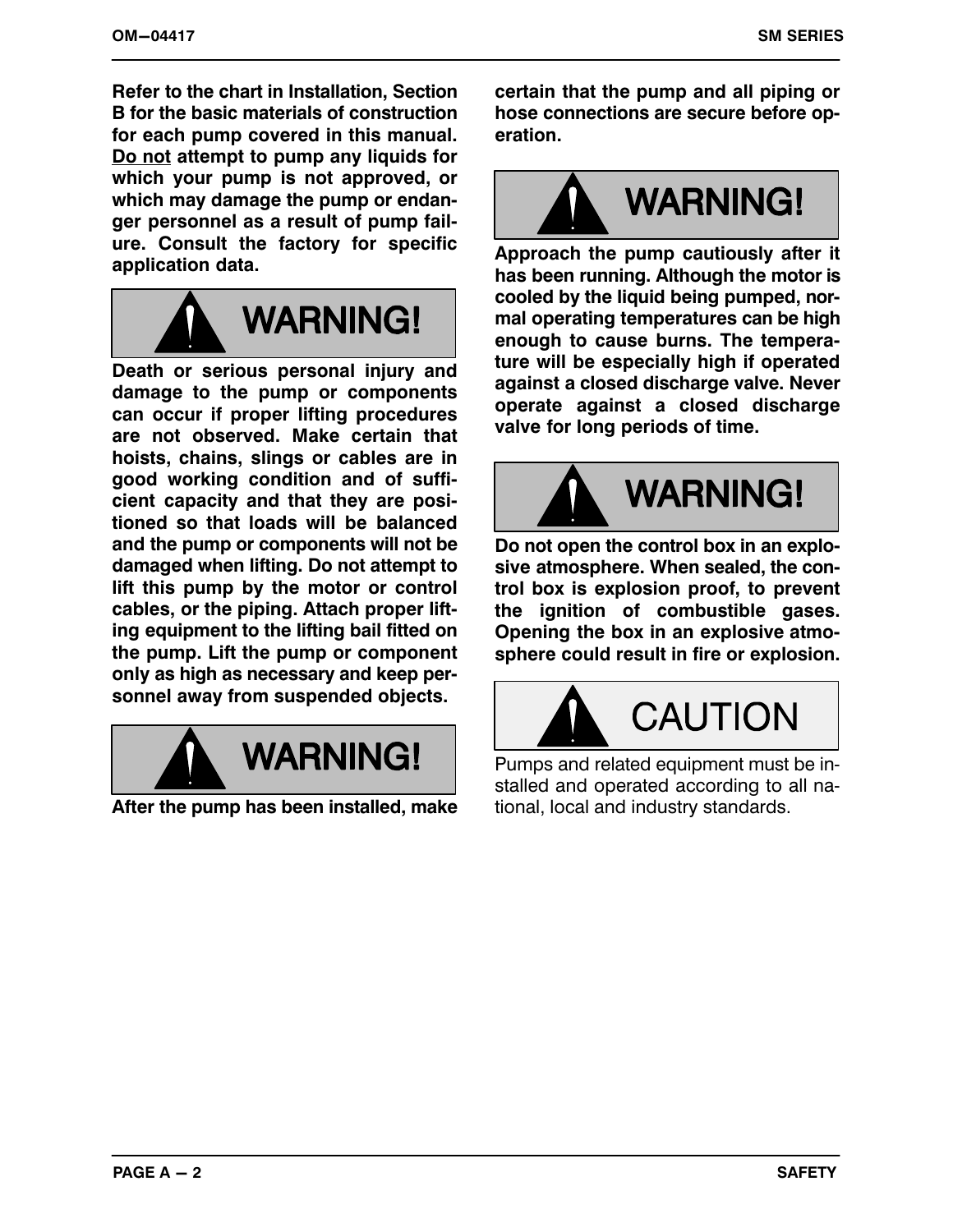# **INSTALLATION – SECTION B**

#### **Review all SAFETY information in Section A.**

Since pump installations are seldom identical, this section is intended only to summarize recommended installation practices for the pump and control box. If there are any questions concerning your specific application, contact your Gorman‐Rupp distributor or the Gorman‐Rupp **Company** 

All functions performed by the customer on the pump or control must be done in accordance with MSHA schedule 2G regulations to ensure the explosion‐proof integrity. No alterations of original design may be made without the consent of the Gorman‐Rupp Company and MSHA.



To retain "permissibility" of this equipment, the following conditions shall be satisfied:

- 1. **GENERAL SAFETY.** Frequent inspection shall be made. All electrical parts, including the portable cable and wiring, shall be kept in a safe condition. There shall be no openings into the casings of the electrical parts. A permissible distribution box shall be used for connection to the power circuit unless connection is made in fresh intake air. The machine frame shall be effectively grounded. The power wires shall not be used for grounding. The incoming voltage must match the voltage rating of the motor.
- 2. **SERVICING.** Explosion‐proof enclosures shall be restored to the state of original safety with respect to all flame arresting paths, lead entrances, etc., following disassembly for re-

pair or rebuilding, whether by the owner or an independent shop.

- 3. **FASTENING.** All bolts, nuts, screws, and other means of fastening, and also threaded covers, shall be in place, properly tightened and secured.
- 4. **RENEWALS AND REPAIRS.** Inspections, repairs, or renewals of electrical parts shall not be made unless the portable cable is disconnected from the circuit furnishing power, and the cable shall not be connected again until all parts are properly reassembled. Special care shall be taken in making renewals or repairs. Leave no parts off. Use replacement parts exactly like those furnished by the manufacturer. When any lead entrance is disturbed, the original leads or exact duplicates thereof shall be used and stuffing boxes shall be repacked in the approved manner.
- 5. **CABLE REQUIREMENTS.** A flame‐resistant portable cable bearing a MSHA assigned identification number, adequately protected by an automatic circuit‐interrupting device, shall be used. Special care shall be taken in handling the cable to guard against mechanical injury and wear. Splices in portable cables shall be made in a workmanlike manner, mechanically strong, and well insulated. One temporary splice may be made in any trailing cable. Such trailing cable may only be used for the next 24‐hour period. No temporary splice shall be made in a trailing cable within 25 feet of the machine, except cable reel equipment. Connections and wiring to the out by end of the cable shall be in accordance with recognized standards of safety.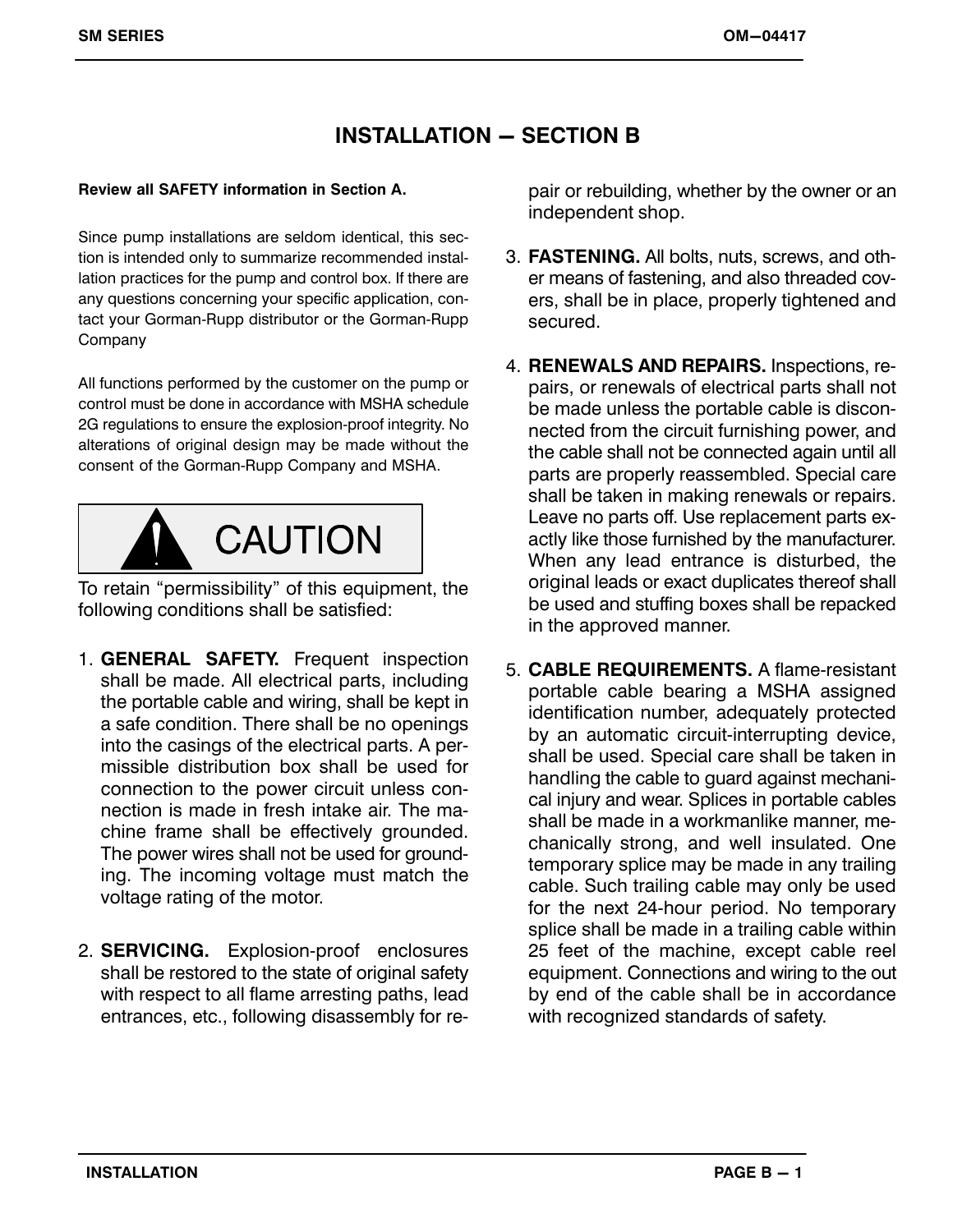# **GORMAN−RUPP MSHA PUMP INSPECTION FORM**

**INSPECTOR\_\_\_\_\_\_\_\_\_\_\_\_\_\_\_\_\_\_\_\_\_\_\_\_\_\_\_\_ DATE\_\_\_\_\_\_\_\_\_\_\_\_**

**MODEL NO.\_\_\_\_\_\_\_\_\_\_\_\_\_\_\_\_\_\_\_\_\_\_\_\_\_\_\_\_\_\_\_\_\_\_SERIAL NO.\_\_\_\_\_\_\_\_\_\_\_\_**

#### **UNIT ELECTRICAL RATING:**

H.P. \_\_\_\_\_\_\_, VOLTS\_\_\_\_\_\_\_\_, PUMP AMPS\_\_\_\_\_\_\_, HERTZ\_\_\_\_\_\_\_\_

#### **STARTER X/P NO:** XP3026−1 (CONTROL WITHOUT FLOAT) **OR** 18−XPA040007−0 (CONTROL WITH FLOAT)

#### **MOTOR CABLE:**

No. 12; 7 Conductor; Type SPC; .89  $\pm$  .03 O.D.; Heavy Jacketed; Royal – MSHA 122;

No. 8; 9 Conductor; Type SPC;  $1.05 \pm .03$  O.D.; Heavy Jacketed; Royal – MSHA 122;

**No.** 6; 9 Conductor; Type SPC;  $1.25 \pm .04$  O.D.; Heavy Jacketed, Royal – MSHA 122;

Length

| <b>ITEM</b> | <b>AREA OF INSPECTION</b>                                                                                           | ACC. | REJ. | <b>CORRECTED</b> |
|-------------|---------------------------------------------------------------------------------------------------------------------|------|------|------------------|
| 1.          | Are lockwashers (or equivalent) provided for all explo-<br>sion proof enclosure fastenings?                         |      |      |                  |
| 2.          | Are all plane joints securely fastened so that a .005-inch<br>feeler gauge cannot be inserted?                      |      |      |                  |
| 3.          | Is motor plug secured with lock clip?                                                                               |      |      |                  |
| 4.          | Are all electrical connections secure?                                                                              |      |      |                  |
| 5.          | Are all electrical connections insulated where necessary<br>and per appropriate drawing?                            |      |      |                  |
| 6.          | Are packing glands properly packed so that 1/8-inch<br>clearance remains between packaging nut and stuffing<br>box? |      |      |                  |
| 7.          | Are packing nut and cable grip secured with lock wire and<br>lead seal?                                             |      |      |                  |
| 8.          | Was pump leak tested?                                                                                               |      |      |                  |
| 9.          | Was pump and control electrically tested?                                                                           |      |      |                  |
| 10.         | Was pump water tested?                                                                                              |      |      |                  |
| 11.         | Are pump, cable, and control assembled together properly<br>per appropriate drawing?                                |      |      |                  |

Comments:

**NOTE:** Fill out form completely and "rejections" must be corrected and re−inspected. Inspector must initial and date when corrective action was taken. 10/9/87

Form CD GL−02128 Rev 6/05 Doc# 152708

This form not to be revised without approval of MSHA.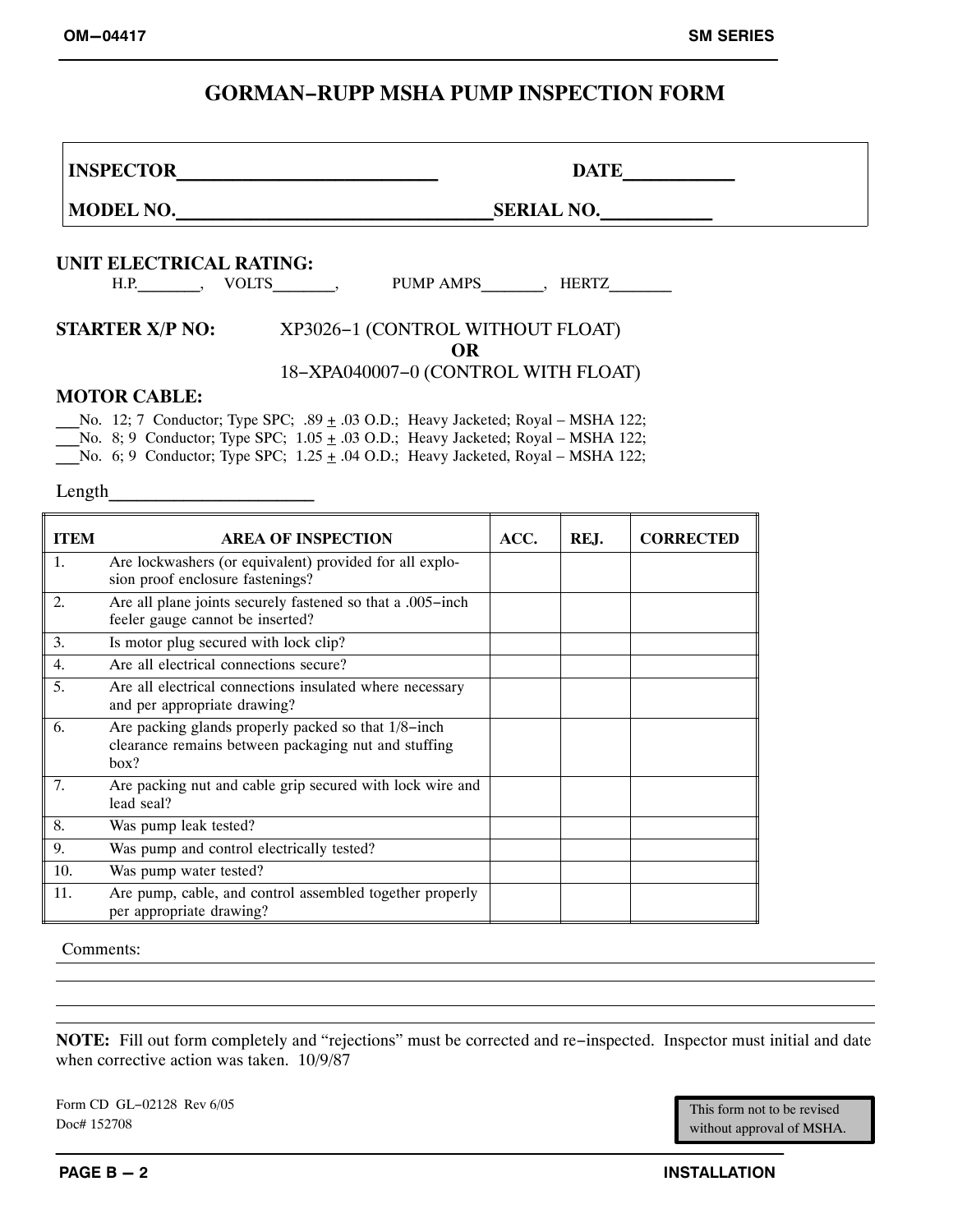#### **Pump Model Designation**

Following is a description of the model numbering system for SM Series pumps. These submersible pumps are available in a range of sizes. Refer to the following chart to identify the size for your specific pump model.



#### **Review all SAFETY information in Section A.**

This section is intended only to summarize recommended installation practices for the pump and control box. If there are any questions concerning your specific application, contact your Gorman‐Rupp distributor or the Gorman‐Rupp Company.

#### **PREINSTALLATION INSPECTION**

The pump and control box were inspected and tested before shipment from the factory. Before installation, inspect the pump for damage which may have occurred during shipment. Check as follows:

- a. Inspect the pump assembly for cracks, dents, damaged threads, and other obvious damage.
- b. Check for and tighten loose attaching hardware. Since gaskets tend to shrink after drying, check for loose hardware at mating surfaces.
- c. The standard pump is furnished with 50 feet of power cable. Inspect the cable for cuts or damage.
- d. Inspect the control box for cracks, dents, and other obvious damage.
- e. Check that all control box components are securely attached to their mounting surfaces, and the electrical connections are tight and free of corrosion.
- f. Compare the amperes, phase, voltage and hertz indicated on the motor nameplate to the ratings indicated for the control box.
- g. Carefully read all tags, decals, and markings on the pump assembly and the control box, and perform all duties as indicated.
- h. Check the pump and motor for any oil leaks. An oil leak may indicate a cut O‐ring or other damage.
- i. If the pump and control box have been stored for more than 12 months, some of the components or lubricants may have exceeded their maximum shelf life. These **must be inspected or replaced** to ensure maximum pump service.

If the maximum shelf life has been exceeded, or if anything appears to be abnormal, contact your Gorman‐ Rupp distributor or the factory to determine the repair or updating policy. **Do not** put the pump into service until appropriate action has been taken.

#### **LUBRICATION**

This pump series utilizes one lubrication cavity, located just behind the seal plate. It is filled with premium quality submersible pump oil which lubricates two shaft seals. The motor operates in air and requires no lubrication.

The lower shaft seal prevents liquid from entering the lubrication cavity, while the upper shaft seal prevents oil leakage into the motor. The upper seal also acts as backup protection in the event of lower seal failure.

The lubrication cavity was fully lubricated when shipped from the factory. Check the oil level before installing the pump (see **LUBRICATION** in **MAINTENANCE AND RE-PAIR**). An additional quart of oil has been provided with the pump to "top off" the oil cavity. If the oil level is abnormally low, determine the cause before putting the pump into service.

#### **PUMP SPECIFICATIONS**

See Tables B‐1 and B‐2 for pump specifications and motor data.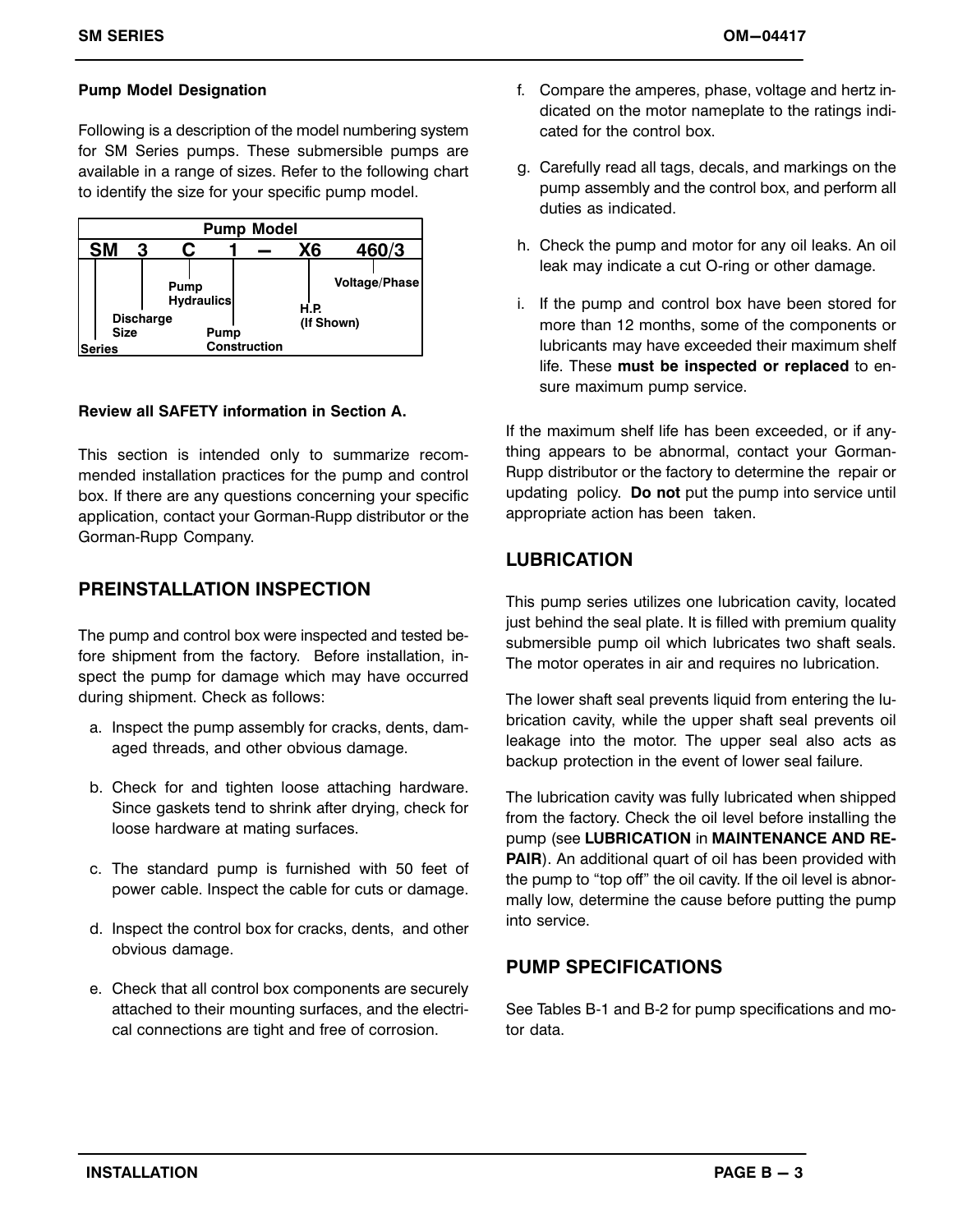| <b>Model</b>      | Voltage/<br><b>Phase</b> | <b>Motor</b><br>Horsepow-<br>er | Pump<br><b>Speed</b><br>(RPM) | <b>Full</b><br>Load<br><b>Amperes</b> | <b>No</b><br>Load<br><b>Amperes</b> | Locked<br>Rotor<br><b>Amperes</b> | <b>Discharge</b><br><b>Size</b><br>(NPT) |
|-------------------|--------------------------|---------------------------------|-------------------------------|---------------------------------------|-------------------------------------|-----------------------------------|------------------------------------------|
| SM <sub>2</sub> E | 460/3<br>575/3           | 3.5                             | 3450                          | 4.5<br>3.6                            | $\overline{2}$<br>1.6               | 25<br>20                          | 2 INCH                                   |
| SM <sub>2F</sub>  | 460/3<br>575/3           | $\mathbf{1}$                    | 3450                          | 2.0<br>1.6                            | 1.5<br>1.2                          | 10.5<br>8.4                       | 2 INCH                                   |
| SM3B              | 460/3<br>575/3           | 6                               | 3450                          | 10.8<br>8.6                           | $\overline{4}$<br>3.2               | 56<br>45                          | 3 INCH                                   |
| SM3C              | 460/3<br>575/3           | 6                               | 3450                          | 10.8<br>8.6                           | $\overline{4}$<br>3.2               | 56<br>45                          | 3 INCH                                   |
| SM4C              | 460/3<br>575/3           | 10                              | 3450                          | 17<br>13.6                            | 3.5<br>2.8                          | 76<br>61                          | 4 INCH                                   |
| SM <sub>4</sub> D | 460/3<br>575/3           | 10                              | 3450                          | 17<br>13.6                            | 3.5<br>2.8                          | 76<br>61                          | 4 INCH                                   |
| SM4E              | 460/3<br>575/3           | 20                              | 3450                          | 26<br>20.8                            | 4.4<br>3.5                          | 170<br>136                        | 4 INCH                                   |
| SM4F              | 460/3<br>575/3           | 20                              | 3450                          | 26<br>20.8                            | 4.4<br>3.5                          | 170<br>136                        | 4 INCH                                   |
| SM4G              | 460/3<br>575/3           | 30                              | 3450                          | 38.5<br>30.8                          | 7.5<br>6                            | 213<br>170                        | 4 INCH                                   |
| SM4H              | 460/3<br>575/3           | 10                              | 3450                          | 17<br>13.6                            | 3.5<br>2.8                          | 76<br>61                          | 4 INCH                                   |
| SM4J              | 460/3<br>575/3           | 60                              | 3450                          | 66<br>52.8                            | 11<br>8.8                           | 500<br>400                        | 4 INCH                                   |
| SM4K              | 460/3<br>575/3           | 15                              | 3450                          | 18<br>14.4                            | 3.5<br>2.8                          | 125<br>100                        | 4 INCH                                   |
| SM6D              | 460/3<br>575/3           | 30                              | 3450                          | 38.5<br>30.8                          | 7.5<br>6                            | 213<br>170                        | 6 INCH                                   |
| SM6E              | 460/3<br>575/3           | 60                              | 3450                          | 66<br>52.8                            | 11<br>8.8                           | 500<br>400                        | 6 INCH                                   |

**Table B‐1. Pump Specifications** 

#### **Table B‐2. Additional Specifications**

|                                                     |                          |                                  | <b>Approximate Weight</b><br>$Lbs.$ (kg) | <b>Seal Cavity</b>                               |                                                         |  |
|-----------------------------------------------------|--------------------------|----------------------------------|------------------------------------------|--------------------------------------------------|---------------------------------------------------------|--|
| <b>Pump</b><br>Model                                | Voltage/<br><b>Phase</b> | <b>Pump</b>                      | 50Ft. Cable                              | <b>Oil Capacity</b><br><b>Ounces</b><br>(Liters) | <b>Filling Position</b><br>(H) orizontal<br>(V) ertical |  |
| SM <sub>2E1</sub><br><b>SM2E18</b><br><b>SM2E65</b> | 460/3<br>575/3           | 57 (26)<br>57 (26)<br>84 (38)    | 23(10,4)                                 | 8 (0,2) ONLY<br>NOTE: DO NOT<br><b>OVER FILL</b> | H                                                       |  |
| SM <sub>2F1</sub>                                   | 460/3<br>575/3           | 43 (20)                          | 23(10,4)                                 | 8 (0,2) ONLY<br>NOTE: DO NOT<br><b>OVER FILL</b> | H                                                       |  |
| SM3B1<br><b>SM3B18</b><br><b>SM3B65</b>             | 460/3<br>575/3           | 106 (48)<br>109 (49)<br>205 (93) | 23(10,4)                                 | 16(0,5)                                          | Н                                                       |  |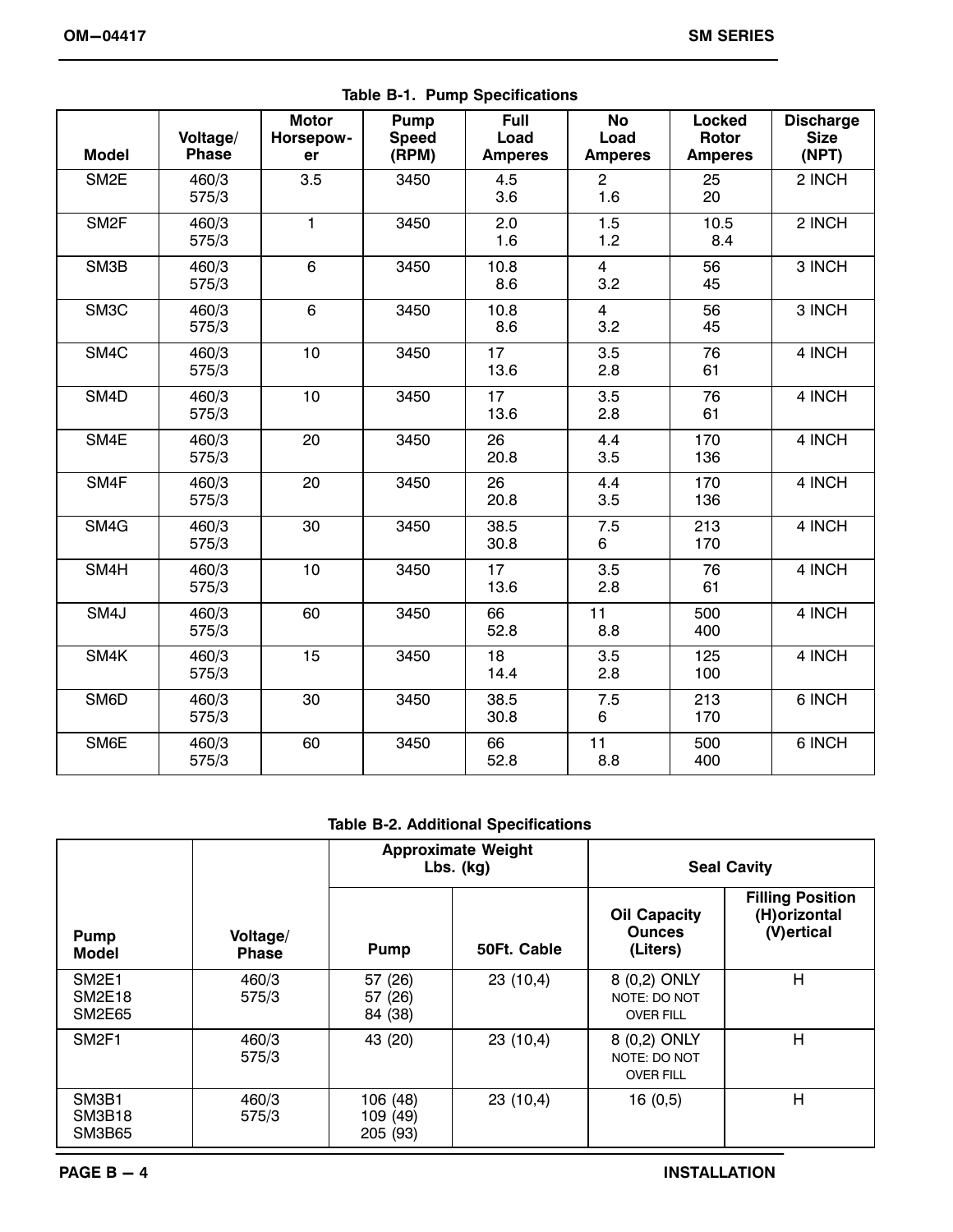|                                                                  |                          |                                   | <b>Approximate Weight</b><br>$Lbs.$ (kg) | <b>Seal Cavity</b>                               |                                                         |  |
|------------------------------------------------------------------|--------------------------|-----------------------------------|------------------------------------------|--------------------------------------------------|---------------------------------------------------------|--|
| Pump<br><b>Model</b>                                             | Voltage/<br><b>Phase</b> | <b>Pump</b>                       | 50Ft. Cable                              | <b>Oil Capacity</b><br><b>Ounces</b><br>(Liters) | <b>Filling Position</b><br>(H) orizontal<br>(V) ertical |  |
| SM <sub>3</sub> C <sub>1</sub><br><b>SM3C18</b><br><b>SM3C65</b> | 460/3<br>575/3           | 106 (48)<br>109 (49)<br>205 (93)  | 23(10,4)                                 | 16(0,5)                                          | H                                                       |  |
| SM4C1<br><b>SM4C18</b><br><b>SM4C65</b>                          | 460/3<br>575/3           | 183 (83)<br>188 (85)<br>303 (137) | 23 (10)                                  | 20(0,6)                                          | H                                                       |  |
| SM <sub>4</sub> D <sub>1</sub><br><b>SM4D18</b><br><b>SM4D65</b> | 460/3<br>575/3           | 173 (79)<br>173 (79)<br>281 (128) | 23 (10)                                  | 20(0,6)                                          | H                                                       |  |
| SM4E1                                                            | 460/3<br>575/3           | 302 (137)                         | 38 (17)                                  | 32(1)                                            | H                                                       |  |
| SM4F1                                                            | 460/3<br>575/3           | 302 (137)                         | 38 (17)                                  | 32(1)                                            | H                                                       |  |
| <b>SM4G1</b>                                                     | 460/3<br>575/3           | 541 (245)                         | 38 (17)                                  | 112(3,3)                                         | $\vee$                                                  |  |
| SM4H1                                                            | 460/3<br>575/3           | 183 (83)                          | 23 (10)                                  | 20(0,6)                                          | H                                                       |  |
| <b>SM4J1</b>                                                     | 460/3<br>575/3           | 774 (351)                         | 53 (24)                                  | 144(4,3)                                         | $\vee$                                                  |  |
| SM4K1                                                            | 460/3<br>575/3           | 253 (115)                         | 23 (10)                                  | 32(1)                                            | H                                                       |  |
| SM6D1                                                            | 460/3<br>575/3           | 538 (244)                         | 38 (17)                                  | 112(3,3)                                         | $\vee$                                                  |  |
| SM6E1                                                            | 460/3<br>575/3           | 765 (347)                         | 53 (24)                                  | 144(4,3)                                         | $\sf V$                                                 |  |

|  | Table B-2. Additional Specifications (continued) |  |
|--|--------------------------------------------------|--|
|--|--------------------------------------------------|--|

#### **Pump Dimensions**

For the approximate physical dimensions of your pump, refer to the pump specification data sheet or contact your Gorman‐Rupp distributor or the Gorman‐Rupp Company.

# **PUMP INSTALLATION**



**When installing or servicing the pump or controls, follow all requirements for the installation of wiring or electrical equipment as outlined in the National Electric Code. Follow all** **MSHA safety requirements. Failure to observe these requirements could result in injury or death to personnel.**



**Do not** allow the free end of the power cable to enter the liquid being pumped. The free end of the cable **must** be kept dry to prevent liquid from wicking through the cable and into the motor.

# **NOTE**

*Refer to the performance curve in the Parts List Manual when determining the most efficient piping installation.*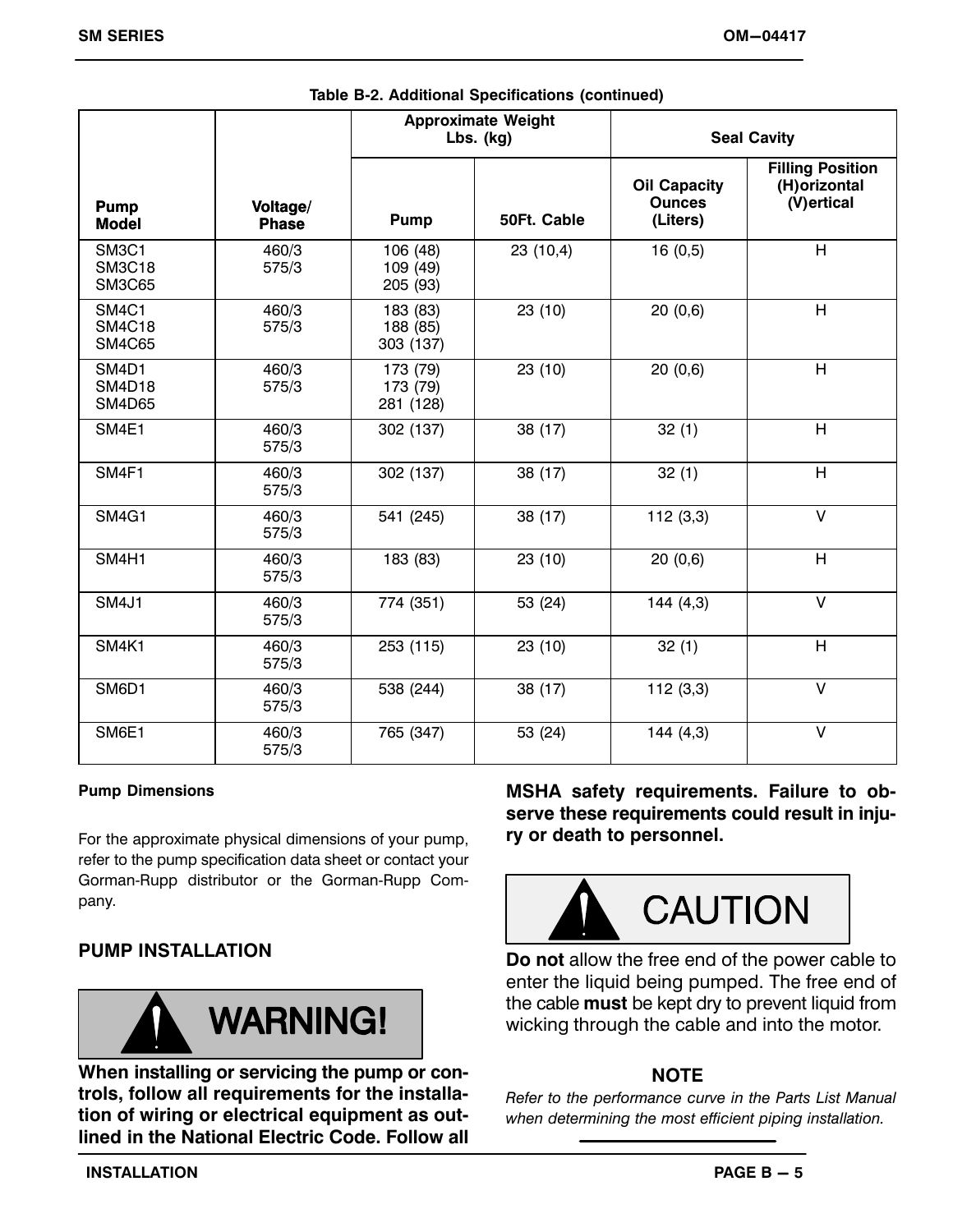|  |  | Table B-3. MSHA Specifications And Approval Data |  |  |  |
|--|--|--------------------------------------------------|--|--|--|
|--|--|--------------------------------------------------|--|--|--|

| Commonwealth of Pennsylvania Approval Number (As Noted)                                                                  |                                                                                                      |                                                                                |                                                                                                                                                                                                                                                        |                                                                                                                                                                                                                                                           |                  |  |
|--------------------------------------------------------------------------------------------------------------------------|------------------------------------------------------------------------------------------------------|--------------------------------------------------------------------------------|--------------------------------------------------------------------------------------------------------------------------------------------------------------------------------------------------------------------------------------------------------|-----------------------------------------------------------------------------------------------------------------------------------------------------------------------------------------------------------------------------------------------------------|------------------|--|
| <b>Model</b>                                                                                                             | <b>MSHA No.</b>                                                                                      | <b>Motor</b><br>$G-R P/N$                                                      | <b>Trailing Cable</b>                                                                                                                                                                                                                                  | <b>Motor Cable</b>                                                                                                                                                                                                                                        | <b>PA</b><br>No. |  |
| SM2E1-X3.5 460/3<br>SM2E1-X3.5 575/3<br>SM2E18-X3.5 460/3<br>SM2E18-X3.5 575/3<br>SM2E65-X3.5 460/3<br>SM2E65-X3.5 575/3 | $XP-3142-0$<br>$XP - 3142 - 0$<br>$XP-3142-1$<br>$XP - 3142 - 1$<br>$XP - 3142 - 1$<br>$XP-3142-1$   | 47111-100<br>$47111 - 101$<br>47111-070<br>47111-071<br>47111-068<br>47111-069 | No. 8, 3 Conductor,<br>Type G-GC, .97" $\pm$<br>.03" O.D., Protected By<br>An Instantaneous Trip<br>Circuit Breaker, Set At<br>200 Amps Max., MSHA<br>Flame Resistance,<br>600/2000 Volt, 90°C.<br>Max. Length: 500 Ft. -<br><b>Customer Furnished</b> | P-122-MSHA. G-R P/N<br>47351-011. #12 AWG,<br>7 Conductor Type SPC,<br>$0.89'' \pm 0.03''$ O.D.,<br>Heavy Jacketed 90°C<br>600/2000 Volt Royal -<br>MSHA 122., Flame Re-<br>Max. Cable<br>sistant,<br><b>Length 460V - 1400</b><br>Ft., 575V - 3000 Ft.   | BFE-637-77       |  |
| SM2F1-X1 460/3<br>SM2F1-X1 575/3                                                                                         | $XP-3862-0$<br>$XP - 3862 - 0$                                                                       | 16368<br>16368                                                                 | No. 8, 3 Conductor,<br>Type G-GC, .97" $\pm$<br>.03" O.D., Protected By<br>An Instantaneous Trip<br>Circuit Breaker, Set At<br>200 Amps Max., MSHA<br>Flame Resistance,<br>600/2000 Volt, 90°C.<br>Max. Length: 500 Ft. -<br><b>Customer Furnished</b> | P-122-MSHA. G-R P/N<br>47351-011. #12 AWG.<br>7 Conductor Type SPC,<br>$0.89'' \pm 0.03''$ O.D.,<br>Heavy Jacketed 90°C<br>600/2000 Volt Royal -<br>MSHA 122., Flame Re-<br>Max. Cable<br>sistant.<br><b>Length 460V - 3500</b><br>Ft., 575V - 4000 Ft.   | N/A              |  |
| SM3B1-X6 460/3<br>SM3B1-X6 575/3<br>SM3B18-X6 460/3<br>SM3B18-X6 575/3<br>SM3B65-X6 460/3<br>SM3B65-X6 575/3             | XP-3185-0<br>$XP - 3185 - 0$<br>$XP - 3185 - 1$<br>$XP-3185-1$<br>$XP-3185-1$<br>$XP - 3185 - 1$     | 47111-104<br>47111-105<br>47111-082<br>47111-083<br>47111-086<br>47111-087     | No. 8, 3 Conductor,<br>Type G-GC, .97" $\pm$<br>.03" O.D., Protected By<br>An Instantaneous Trip<br>Circuit Breaker, Set At<br>200 Amps Max., MSHA<br>Flame Resistance,<br>600/2000 Volt, 90°C.<br>Max. Length: 500 Ft. -<br><b>Customer Furnished</b> | P-122-MSHA. G-R P/N<br>47351-011. #12 AWG,<br>7 Conductor Type SPC,<br>$0.89" \pm 0.03"$ O.D.,<br>Heavy Jacketed 90°C<br>600/2000 Volt Royal -<br>MSHA 122., Flame Re-<br>Max. Cable<br>sistant,<br><b>Length 460V - 850 Ft.,</b><br>575V - 1400 Ft.      | BFE-637-77       |  |
| SM3C1-X6 460/3<br>SM3C1-X6 575/3<br>SM3C18-X6 460/3<br>SM3C18-X6 575/3<br>SM3C65-X6 460/3<br>SM3C65-X6 575/3             | XP-3185-0<br>$XP - 3185 - 0$<br>$XP - 3185 - 1$<br>$XP - 3185 - 1$<br>$XP-3185-1$<br>$XP - 3185 - 1$ | 47111-106<br>47111-107<br>47111-084<br>47111-085<br>47111-088<br>47111-089     | No. 8, 3 Conductor,<br>Type G-GC, .97" $\pm$<br>.03" O.D., Protected By<br>An Instantaneous Trip<br>Circuit Breaker, Set At<br>200 Amps Max., MSHA<br>Flame Resistance,<br>600/2000 Volt, 90°C.<br>Max. Length: 500 Ft. -<br><b>Customer Furnished</b> | P-122-MSHA. G-R P/N<br>47351-011. #12 AWG,<br>7 Conductor Type SPC,<br>$\pm$ 0.03" O.D.,<br>0.89"<br>Heavy Jacketed 90°C<br>600/2000 Volt Royal -<br>MSHA 122., Flame Re-<br>sistant,<br>Max. Cable<br><b>Length</b> $460V - 850$ Ft.,<br>575V - 1400 Ft. | BFE-637-77       |  |
| SM4C1-X10 460/3<br>SM4C1-X10 575/3<br>SM4C18-X10 460/3<br>SM4C18-X10 575/3<br>SM4C65-X10 460/3<br>SM4C65-X10 575/3       | 7J-97016-0<br>7J-97016-0<br>7J-97016-0<br>7J-97016-0<br>7J-97016-0<br>7J-97016-0                     | 16772<br>16772<br>16772<br>16772<br>16772<br>16772                             | No. 8, 3 Conductor,<br>Type G-GC, .97" $\pm$<br>.03" O.D., Protected By<br>An Instantaneous Trip<br>Circuit Breaker, Set At<br>200 Amps Max., MSHA<br>Flame Resistance,<br>600/2000 Volt, 90°C.<br>Max. Length: 500 Ft. -<br><b>Customer Furnished</b> | P-122-MSHA. G-R P/N<br>47351-011.<br>#12<br>AWG., 7 Conductor<br>Type SPC, $0.89" \pm$<br>0.03" O.D., Heavy Jack-<br>eted 90°C 600/2000<br>Volt Royal - MSHA 122.,<br>Flame Resistant, Max.<br>Cable Length: 460V -<br>450 Ft., 575V - 850 Ft.            | BFE-637-77       |  |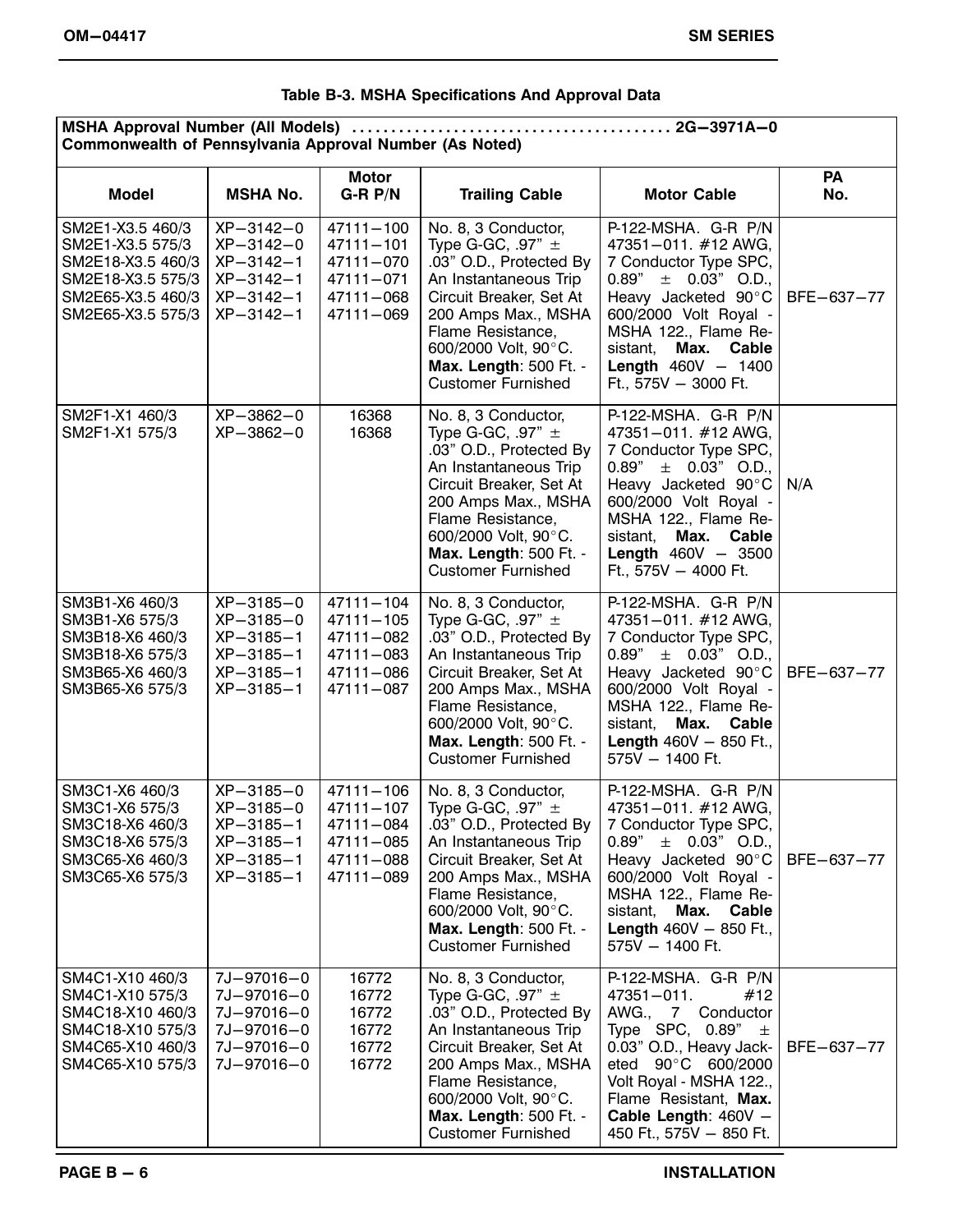| Commonwealth of Pennsylvania Approval Number (As Noted)                                                            |                                                                                  |                                           |                                                                                                                                                                                                                                                                                                                             |                                                                                                                                                                                                                                                                                         |                  |  |
|--------------------------------------------------------------------------------------------------------------------|----------------------------------------------------------------------------------|-------------------------------------------|-----------------------------------------------------------------------------------------------------------------------------------------------------------------------------------------------------------------------------------------------------------------------------------------------------------------------------|-----------------------------------------------------------------------------------------------------------------------------------------------------------------------------------------------------------------------------------------------------------------------------------------|------------------|--|
| <b>Model</b>                                                                                                       | <b>MSHA No.</b>                                                                  | <b>Motor</b><br>$G-R P/N$                 | <b>Trailing Cable</b>                                                                                                                                                                                                                                                                                                       | <b>Motor Cable</b>                                                                                                                                                                                                                                                                      | <b>PA</b><br>No. |  |
| SM4D1-X10 460/3<br>SM4D1-X10 575/3<br>SM4D18-X10 460/3<br>SM4D18-X10 575/3<br>SM4D65-X10 460/3<br>SM4D65-X10 575/3 | 7J-97016-0<br>7J-97016-0<br>7J-97016-0<br>7J-97016-0<br>7J-97016-0<br>7J-97016-0 | 16772<br>16772<br>16772<br>16772<br>16772 | No. 8, 3 Conductor,<br>Type G-GC, $.97" \pm$<br>.03" O.D., Protected By<br>An Instantaneous Trip<br>Circuit Breaker, Set At<br>200 Amps Max., MSHA<br>Flame Resistance,<br>600/2000 Volt, 90°C.<br>Max. Length: 500 Ft. -<br><b>Customer Furnished</b>                                                                      | P-122-MSHA. G-R P/N<br>$47351 - 011.$<br>#12<br>AWG., 7 Conductor<br>Type SPC, $0.89" \pm$<br>0.03" O.D., Heavy Jack-<br>eted 90°C 600/2000<br>Volt Royal - MSHA 122.,<br>Flame Resistant, Max.<br>Cable Length: 460V -<br>450 Ft., 575V - 850 Ft.                                      | BFE-637-77       |  |
| SM4E1-X20 460/3<br>SM4E1-X20 575/3                                                                                 | $XP - 3691 - 0$<br>$XP-3691-0$                                                   | 15951<br>15951                            | No. 6, 3 Conductor,<br>Type G-GC, 1.05" $\pm$<br>.03" O.D., Protected By<br>An Instantaneous Trip<br>Circuit Breaker, Set At<br>260 Amps Max., For<br>460V Motors And 210<br>Amps Max. For 575V<br><b>Motors MSHA Flame</b><br>Resistance, 600/2000<br>Volt, 90°C. Max.<br><b>Length: 500 Ft. - Cus-</b><br>tomer Furnished | P-122-MSHA. G-R P/N<br>47325-010. #8 AWG.,<br>9 Conductor Type SPC,<br>$1.05" \pm 0.03"$ O.D., Yel-<br>Jacket.<br>low<br>$90^{\circ}$ C<br>600/2000 Volt Royal -<br>MSHA 122., Flame Re-<br>sistant,<br>Max.<br>Cable<br><b>Length: <math>460V - 800</math> Ft.,</b><br>575V - 1400 Ft. | BFE-33-13        |  |
| SM4F1-X20 460/3<br>SM4F1-X20 575/3                                                                                 | $XP - 3691 - 0$<br>$XP-3691-0$                                                   | 15951<br>15951                            | No. 6, 3 Conductor,<br>Type G-GC, 1.05" $\pm$<br>.03" O.D., Protected By<br>An Instantaneous Trip<br>Circuit Breaker, Set At<br>260 Amps Max., For<br>460V Motors And 210<br>Amps Max. For 575V<br>Motors MSHA Flame<br>Resistance, 600/2000<br>Volt, 90°C. Max.<br>Length: 500 Ft. - Cus-<br>tomer Furnished               | P-122-MSHA. G-R P/N<br>47325-010. #8 AWG.,<br>9 Conductor Type SPC,<br>$1.05" \pm 0.03"$ O.D., Yel-<br>Jacket.<br>$90^{\circ}$ C<br>low<br>600/2000 Volt Royal -<br>MSHA 122., Flame Re-<br>Max.<br>sistant,<br>Cable<br><b>Length: <math>460V - 800</math> Ft.,</b><br>575V - 1400 Ft. | $BFE-36-13$      |  |

# **Table B‐3. MSHA Specifications And Approval Data (continued)**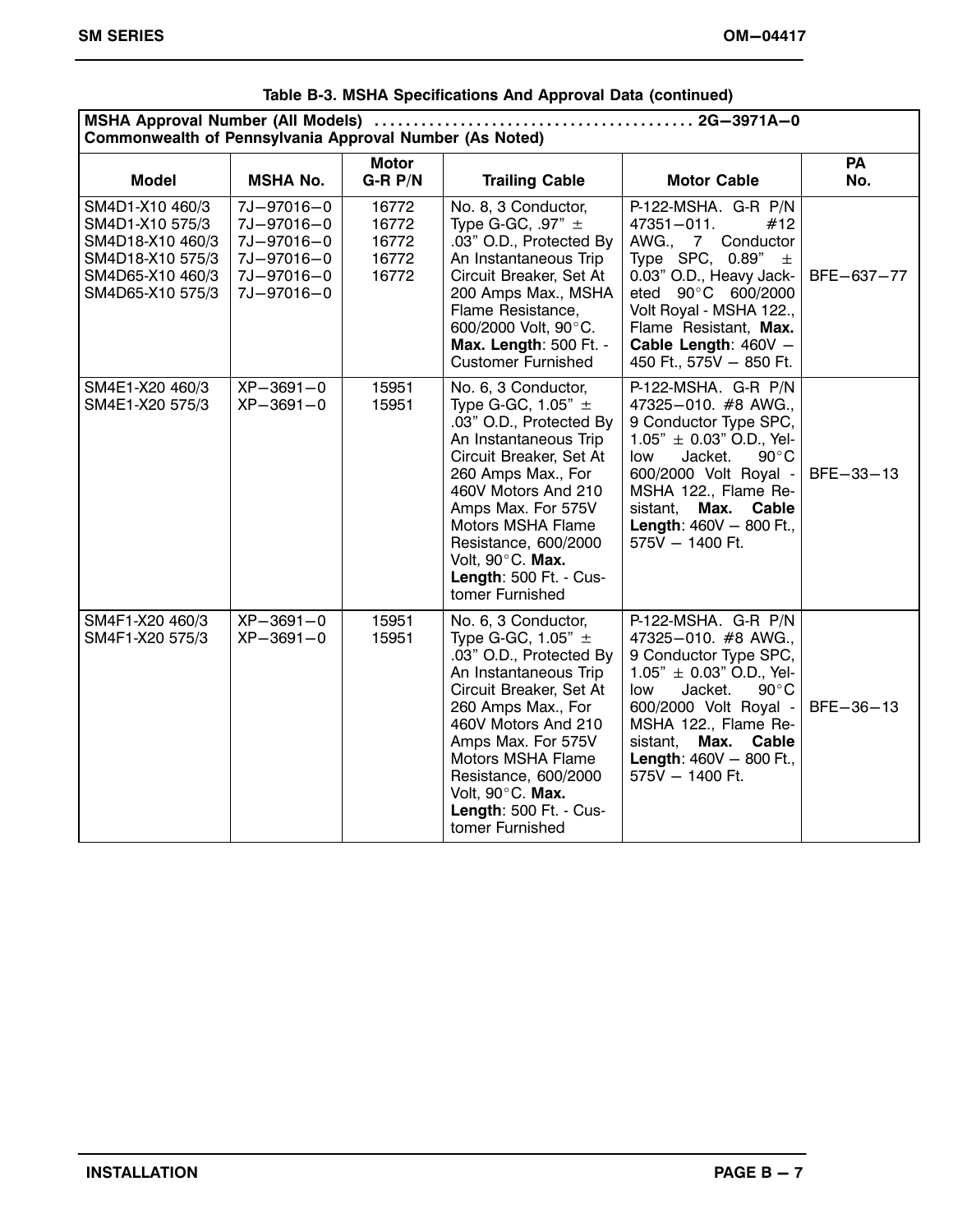| Commonwealth of Pennsylvania Approval Number (As Noted)                                                            |                                                                                  |                                                    |                                                                                                                                                                                                                                                                                                                                                                                                                                                                 |                                                                                                                                                                                                                                                                             |           |  |
|--------------------------------------------------------------------------------------------------------------------|----------------------------------------------------------------------------------|----------------------------------------------------|-----------------------------------------------------------------------------------------------------------------------------------------------------------------------------------------------------------------------------------------------------------------------------------------------------------------------------------------------------------------------------------------------------------------------------------------------------------------|-----------------------------------------------------------------------------------------------------------------------------------------------------------------------------------------------------------------------------------------------------------------------------|-----------|--|
| <b>Model</b>                                                                                                       | <b>MSHA No.</b>                                                                  | <b>Motor</b><br>$G-R P/N$                          | <b>Trailing Cable</b>                                                                                                                                                                                                                                                                                                                                                                                                                                           | <b>Motor Cable</b>                                                                                                                                                                                                                                                          | PA<br>No. |  |
| SM4G1-X30 460/3<br>SM4G1-X30 575/3                                                                                 | $XP-3690-0$<br>XP-3690-0                                                         | 15952<br>15952                                     | No. 6, 3 Conductor,<br>Type G-GC, $1.05" \pm$<br>.03" O.D., Protected By<br>An Instantaneous Trip<br>Circuit Breaker, Set At<br>385 Amps Max., For<br>460V Motors And 310<br>Amps Max. For 575V<br>Motors MSHA Flame<br>Resistance, 600/2000<br>Volt, 90°C. Max.<br>Length: 500 Ft. - Cus-<br>tomer Furnished<br>Note: Instantaneous<br>Trip Amps Set At 385<br>Amps Max. For 460V,<br>and 310 Amps Max. for<br>575V To Allow For Mo-<br>tor Starting Current.  | P-122-MSHA. G-R P/N<br>47325-010. #8 AWG.,<br>9 Conductor Type SPC,<br>$1.05" \pm 0.03"$ O.D., Yel-<br>Jacket.<br>low<br>$90^{\circ}$ C<br>600/2000 Volt Royal -<br>MSHA 122., Flame Re-<br>sistant,<br>Max. Cable<br><b>Length:</b> $460V - 400$ Ft.,<br>575V - 850 Ft.    | BFE-34-13 |  |
| SM4H1-X10 460/3<br>SM4H1-X10 575/3<br>SM4H18-X10 460/3<br>SM4H18-X10 575/3<br>SM4H65-X10 460/3<br>SM4H65-X10 575/3 | 7J-97016-0<br>7J-97016-0<br>7J-97016-0<br>7J-97016-0<br>7J-97016-0<br>7J-97016-0 | 16772<br>16772<br>16772<br>16772<br>16772<br>16772 | No. 8, 3 Conductor,<br>Type G-GC, $.97" \pm$<br>.03" O.D., Protected By<br>An Instantaneous Trip<br>Circuit Breaker, Set At<br>200 Amps Max., MSHA<br>Flame Resistance,<br>600/2000 Volt, 90°C.<br>Max. Length: 500 Ft. -<br><b>Customer Furnished</b>                                                                                                                                                                                                          | P-122-MSHA. G-R P/N<br>47351-011.<br>#12<br>AWG., 7 Conductor<br>Type SPC, $0.89" \pm$<br>0.03" O.D., Heavy Jack-<br>eted 90°C 600/2000<br>Volt Royal - MSHA 122.,<br>Flame Resistant, Max.<br>Cable Length: 460V -<br>450 Ft., 575V - 850 Ft.                              | BFE-37-13 |  |
| SM4J1-X60 460/3<br>SM4J1-X60 575/3                                                                                 | XP-3689-0<br>$XP - 3689 - 0$                                                     | 15953<br>15953                                     | No. 4, 3 Conductor,<br>Type G-GC, $1.19" \pm$<br>.03" O.D., Protected By<br>An Instantaneous Trip<br>Circuit Breaker, Set At<br>660 Amps Max., For<br>460V Motors And 530<br>Amps Max. For 575V<br>Motors, MSHA Flame<br>Resistance, 600/2000<br>Volt, 90°C. Max.<br>Length: 500 Ft. - Cus-<br>tomer Furnished<br>Note: Instantaneous<br>Trip Amps Set At 660<br>Amps Max. For 460V,<br>and 530 Amps Max. for<br>575V To Allow For Mo-<br>tor Starting Current. | P-122-MSHA. G-R P/N<br>47325-012. #6 AWG.,<br>9 Conductor Type SPC,<br>1.25" $\pm$ 0.04" O.D., Yel-<br>$90^{\circ}$ C<br>Jacket.<br>low<br>600/2000 Volt Royal -<br>MSHA 122., Flame Re-<br>Max.<br>Cable<br>sistant,<br><b>Length:</b> $460V - 350$ Ft.,<br>575V - 700 Ft. | BFE-35-13 |  |

#### **Table B‐3. MSHA Specifications And Approval Data (continued)**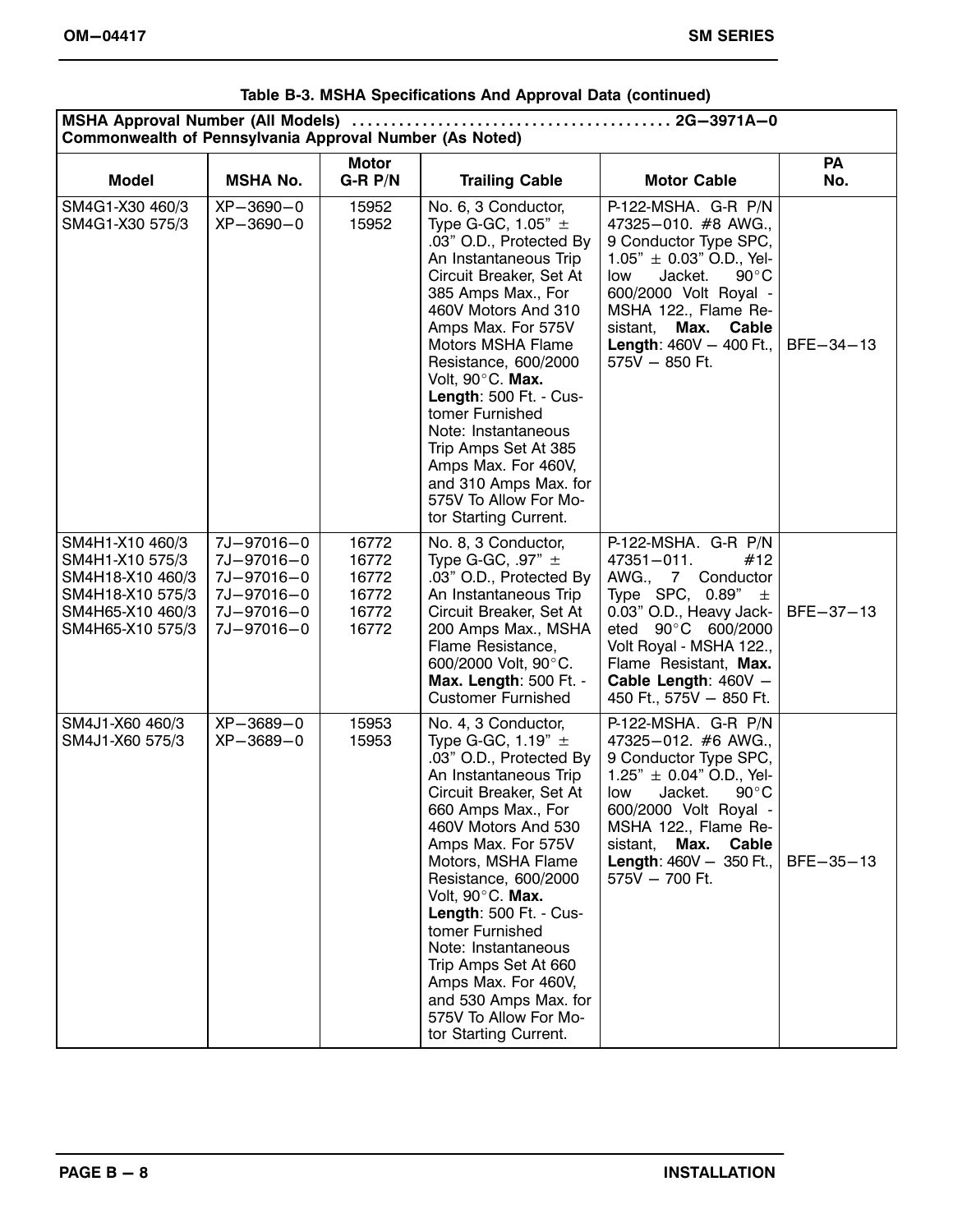| Commonwealth of Pennsylvania Approval Number (As Noted) |                              |                           |                                                                                                                                                                                                                                                                                                                                                                                                                                                                 |                                                                                                                                                                                                                                                                           |                  |
|---------------------------------------------------------|------------------------------|---------------------------|-----------------------------------------------------------------------------------------------------------------------------------------------------------------------------------------------------------------------------------------------------------------------------------------------------------------------------------------------------------------------------------------------------------------------------------------------------------------|---------------------------------------------------------------------------------------------------------------------------------------------------------------------------------------------------------------------------------------------------------------------------|------------------|
| <b>Model</b>                                            | <b>MSHA No.</b>              | <b>Motor</b><br>$G-R P/N$ | <b>Trailing Cable</b>                                                                                                                                                                                                                                                                                                                                                                                                                                           | <b>Motor Cable</b>                                                                                                                                                                                                                                                        | <b>PA</b><br>No. |
| SM4K1-X15 460/3<br>SM4K1-X15 575/3                      | $XP-3932-0$<br>XP-3932-0     | 16521<br>16521            | No. 8, 3 Conductor,<br>Type G-GC, $.97" \pm$<br>.03" O.D., Protected By<br>An Instantaneous Trip<br>Circuit Breaker, Set At<br>200 Amps Max., MSHA<br>Flame Resistance,<br>600/2000 Volt, 90°C.<br>Max. Length: 500 Ft. -<br><b>Customer Furnished</b>                                                                                                                                                                                                          | P-122-MSHA. G-R P/N<br>47351-011.<br>#12<br>AWG., 7 Conductor<br>Type SPC, $0.89" \pm$<br>0.03" O.D., Heavy Jack-<br>eted 90°C 600/2000<br>Volt Royal - MSHA 122.,<br>Flame Resistant, Max.<br>Cable Length: 460V -<br>450 Ft., 575V - 800 Ft.                            | BFE-38-13        |
| SM6D1-X30 460/3<br>SM6D1-X30 575/3                      | XP-3690-0<br>$XP - 3690 - 0$ | 15952<br>15952            | No. 6, 3 Conductor,<br>Type G-GC, 1.05" $\pm$<br>.03" O.D., Protected By<br>An Instantaneous Trip<br>Circuit Breaker, Set At<br>385 Amps Max., For<br>460V Motors And 310<br>Amps Max. For 575V<br>Motors MSHA Flame<br>Resistance, 600/2000<br>Volt, 90°C. Max.<br>Length: 500 Ft. - Cus-<br>tomer Furnished<br>Note: Instantaneous<br>Trip Amps Set At 385<br>Amps Max. For 460V,<br>and 310 Amps Max. for<br>575V To Allow For Mo-<br>tor Starting Current.  | P-122-MSHA. G-R P/N<br>47325-010. #8 AWG.,<br>9 Conductor Type SPC,<br>$1.05" \pm 0.03"$ O.D., Yel-<br>Jacket.<br>low<br>$90^{\circ}$ C<br>600/2000 Volt Royal -<br>MSHA 122., Flame Re-<br>sistant, Max. Cable<br><b>Length: 460V - 400 Ft.,</b><br>575V - 850 Ft.       | N/A              |
| SM6E1-X60 460/3<br>SM6E1-X60 575/3                      | XP-3689-0<br>XP-3689-0       | 15953<br>15953            | No. 4, 3 Conductor,<br>Type G-GC, 1.19" $\pm$<br>.03" O.D., Protected By<br>An Instantaneous Trip<br>Circuit Breaker, Set At<br>660 Amps Max., For<br>460V Motors And 530<br>Amps Max. For 575V<br>Motors, MSHA Flame<br>Resistance, 600/2000<br>Volt, 90°C. Max.<br>Length: 500 Ft. - Cus-<br>tomer Furnished<br>Note: Instantaneous<br>Trip Amps Set At 660<br>Amps Max. For 460V,<br>and 530 Amps Max. for<br>575V To Allow For Mo-<br>tor Starting Current. | P-122-MSHA. G-R P/N<br>47325-012. #6 AWG.,<br>9 Conductor Type SPC,<br>$1.25" \pm 0.04"$ O.D., Yel-<br>$90^{\circ}$ C<br>Jacket.<br>low<br>600/2000 Volt Royal -<br>MSHA 122., Flame Re-<br>Max.<br>Cable<br>sistant.<br><b>Length: 460V - 350 Ft.,</b><br>575V - 700 Ft. | N/A              |

#### **Table B‐3. MSHA Specifications And Approval Data (continued)**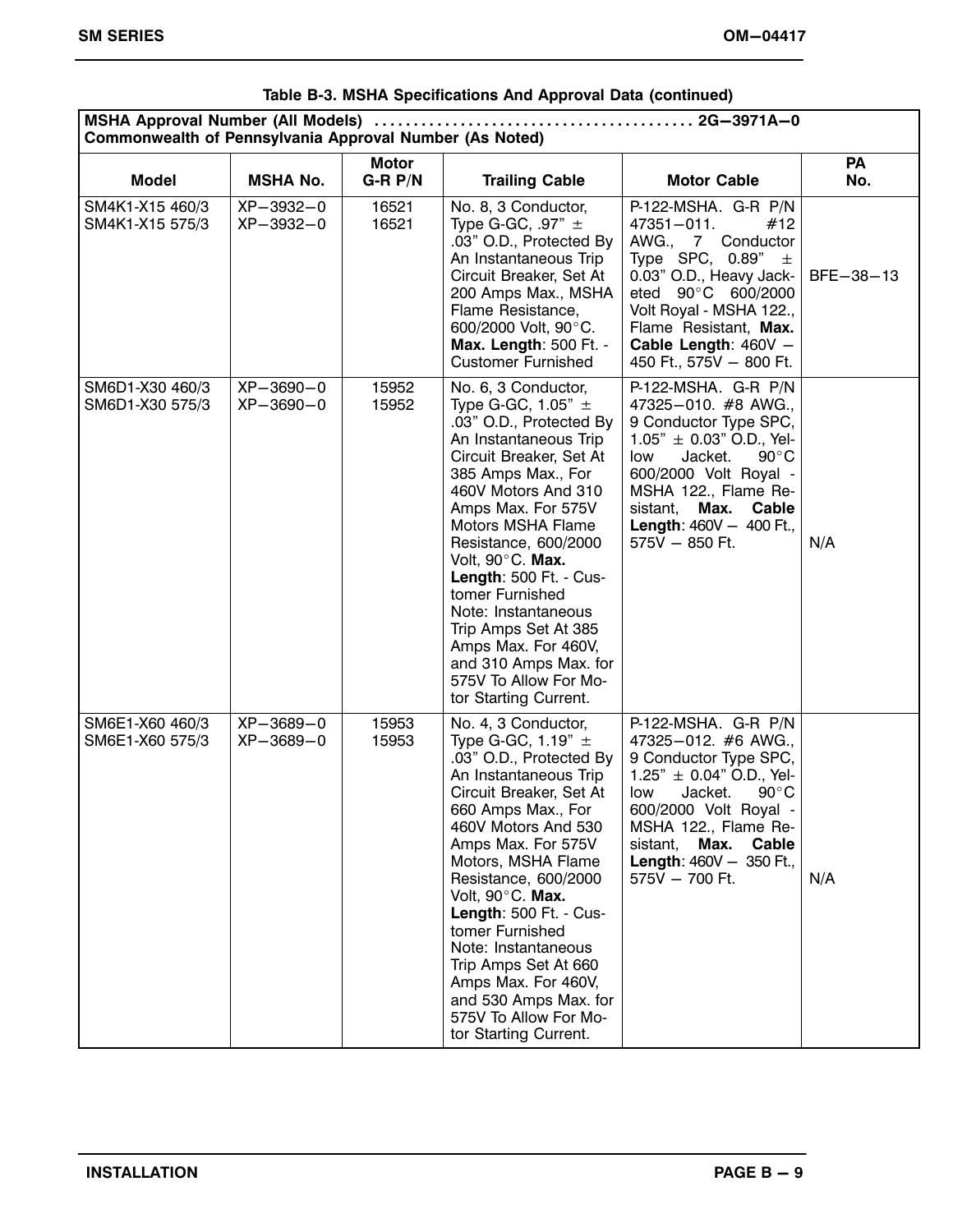#### **Lifting**

Pump unit weights can vary depending on the material of construction and length of cable on the unit. Check the shipping tag on the unit packaging for the actual weight, and use lifting equipment with appropriate capacity. Remove all customer‐installed equipment such as suction and discharge hoses or piping before attempting to lift existing, installed units.

Refer to Table B‐2 for the approximate maximum weight for each pump.



**Death or serious personal injury and damage to the pump or components can occur if proper lifting procedures are not observed. Make certain that hoists, chains, slings or cables are in good working condition and of sufficient capacity and that they are positioned so that loads will be balanced and the pump or components will not be damaged when lifting. Do not attempt to lift this pump by the mo-** **tor or control cables, or the piping. Attach proper lifting equipment to the lifting bail fitted on the pump. Lift the pump or component only as high as necessary and keep personnel away from suspended objects.**

#### **Positioning the Pump**

The pump is designed to operate fully or partially submerged. It may also be operated in air for extended periods. The rotating parts are oil lubricated, and the motor is cooled by a constant flow of air discharged through internal passages.

The pump will operate if positioned on its side, but this is not recommended because the motor torque could cause the pump to roll during operation.

The pump should be independently secured and supported by the lifting device fitted on the pump. If the application involves a lot of debris, protect the pump from excessive wear and clogging by suspending it in a perforated barrel or culvert pipe. If the bottom is heavily sludge‐ covered, rest the pump on support blocks or suspend it from a raft or similar device near the surface of the liquid. See Figure B‐1 for typical pump installations.



**Figure B‐1. Typical Pump Installations**

All liquid entering the pump must pass through a strainer screen. Any spherical solids which pass through the screen will pass through the pump.

# **NOTE**

*Before actual operation, check the direction of impeller rotation to ensure that the pump is properly wired to the con*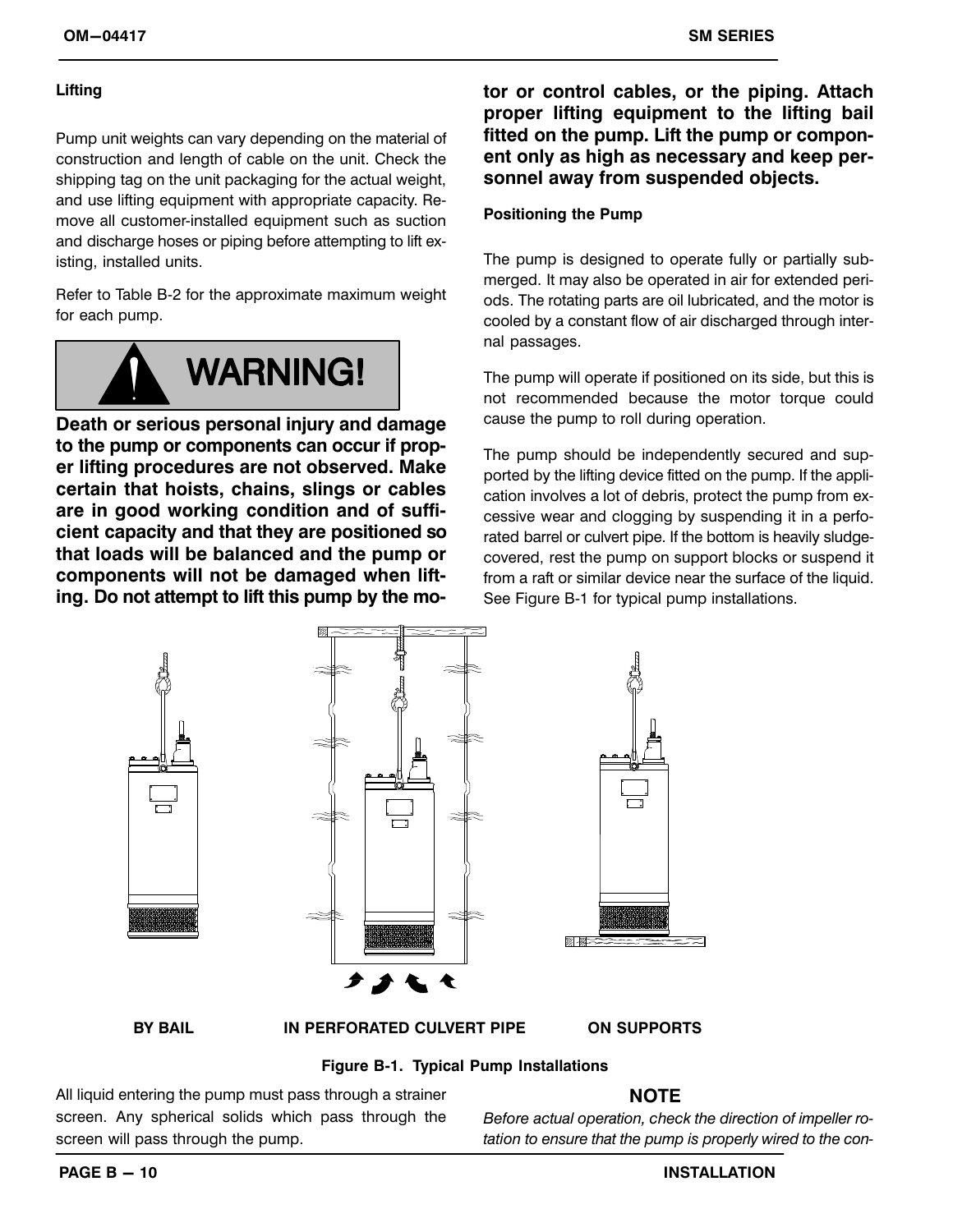*trol box. See Checking Pump Rotation* in *OPERATION*, Section C.

# **PIPING**

No suction piping is required in a standard submerged application.

The SM Series pumps are provided with a suction strainer to prevent large solids from clogging the impeller. On high discharge head applications, the strainer can be removed, and the pump suction "staged" to the discharge of another pump, allowing one pump to feed the other.

To determine the size of the discharge connection, see **Table B‐1**, **Pump Specifications**. Either hose or rigid pipe may be used. To facilitate mobility and maintenance, it is recommended that the discharge line be fitted with a quick disconnect fitting near the pump. The discharge line must be independently supported to avoid strain and vibration on the pump.

Either hose or rigid pipe may be used to make discharge connections. For maximum pumping capacity, keep the line as short and straight as possible. Elbows and fittings used in discharge lines increase friction loss; minimize their use.

It is recommended that a check valve or throttling valve be installed in the discharge line to control siphoning or back flow when the pump is shut off.

# **ELECTRICAL CONNECTIONS**



**Install and operate this pump in accordance with the National Electrical Code and all local codes. Have a qualified electrician perform all checks and connections in this section.**

**Never attempt to alter the length of the pump motor cable or to repair it with a splice. The power cable and pump motor must be kept completely waterproof. Serious damage to the pump and injury or death to personnel can result from any alteration to the cable.**

#### **Control Box Installation**



**The pump is designed to be operated through the control box furnished with the pump. The control box provides overload protection and power control. Do not connect the pump motor directly to the incoming power lines.**

The control box is a NEMA type 10, MSHA certified enclosure. **The enclosure is not designed to be watertight, and should not be submerged.** Refer to the control box manual for enclosure dimensions and parts.

Secure the control box vertically on a level surface, above flood level. The box should be easily accessible to the operator, and located close enough to the pump to avoid excessive voltage drop due to cable length (see **Pump Power Cable Connections**). After the box is installed, make certain the front cover latches properly.



Failure to mount the control box vertically on a level surface may affect operation of the pump controls.

#### **Field Wiring Connections (Incoming Power)**

The trailing cable from the power source to the control box must be furnished by the customer. The cable must be flame-resistant, protected by an instantaneous circuit breaker, and meet the specifications indicated in the Table B-3.



**The electrical power used to operate this pump is high enough to cause injury or death. Obtain the services of a qualified electrician to make all electrical connections. Make certain that the pump and enclosure are properly grounded; never use gas pipe as an electrical ground. Be sure that the incoming power matches the voltage and phase of the pump**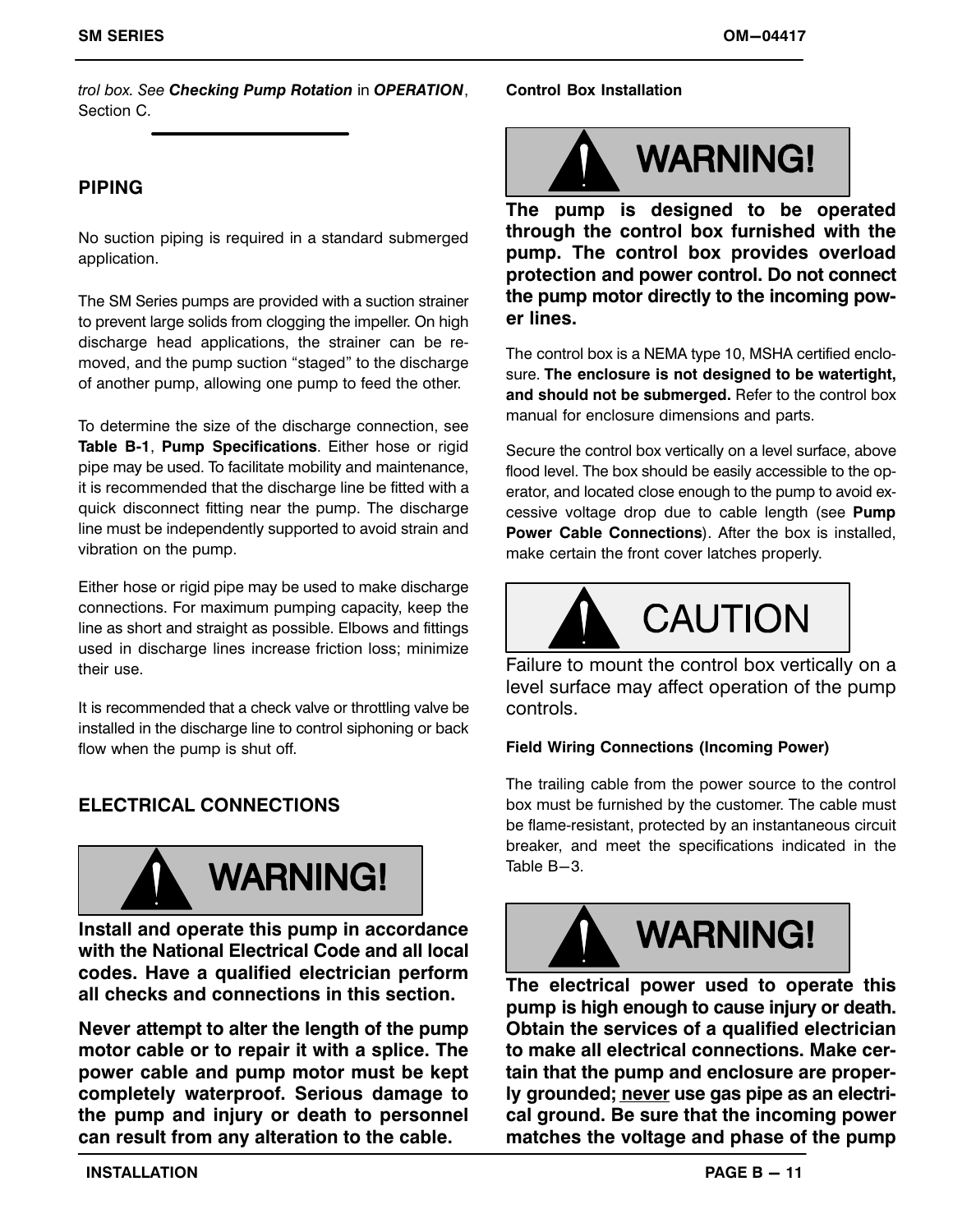**and control before connecting the power source. Do not run the pump if the voltage is not within the limits.**

# **WARNING!**

**Do not open the control box in an explosive atmosphere. When sealed, the control box is explosion proof to prevent the ignition of combustible gases. Opening the box in an explosive atmosphere could result in fire or explosion.**

Field wiring is **not** provided with this pump, and must be supplied by the user. The field wiring must be of the proper size and type to ensure an adequate voltage supply to the pump. Voltage available **at the motor** must be within the range indicated in Table B‐4.

To calculate the voltage available at the motor, proceed as follows:

- a. Measure the incoming voltage across lines 1 & 2, 2 & 3, and 1 & 3 **while the pump is operating at full capacity.** See the wiring diagrams in this section for power supply connections.
- b. Next, subtract the motor cable voltage drop (see Table B‐5, **Pump Power Cable Specifications**).
- c. Do not continue to operate the pump if this voltage is not within the recommended limits. Obtain the services of a qualified electrician to determine the correct field wiring size and other details to insure an adequate voltage supply to the pump.

|  |  | Table B-4. Pump Motor Voltage Limits |  |
|--|--|--------------------------------------|--|
|  |  |                                      |  |

| <b>Nominal</b><br><b>Voltage</b> | <b>Phase</b> | <b>Minimum</b><br><b>Voltage</b> | <b>Maximum</b><br>Voltage |
|----------------------------------|--------------|----------------------------------|---------------------------|
| 460                              |              | 420                              | 500                       |
| 575                              |              | 520                              | 630                       |

Use the packing gland nuts to secure and seal the incoming field wiring to the control box. make certain all connections are tight and that cable entry points are rainproof. Support the cable weight, if required, to prevent excessive strain on cable clamps and cable.

# **NOTE**

*After the power cables have been connected to the control box, the packing gland nuts must be wired and sealed before operation.*

#### **Grounding Methods**

Electrically ground the installation before connecting the field wiring to the control box. Install a grounding terminal to the enclosure and connect it to a properly embedded electrode.

The material used for the electrode **must** be an excellent conductor of electricity, such as copper. If iron or steel is used, it must be galvanized or otherwise metal plated to resist corrosion. **Do not** coat the electrode with any material of poor conductivity, such as paint or plastic.

The electrode must conform to the recommendations of MSHA. Follow all installation requirements of MSHA, and all applicable codes. See Figure B‐2 for some suggested grounding methods.



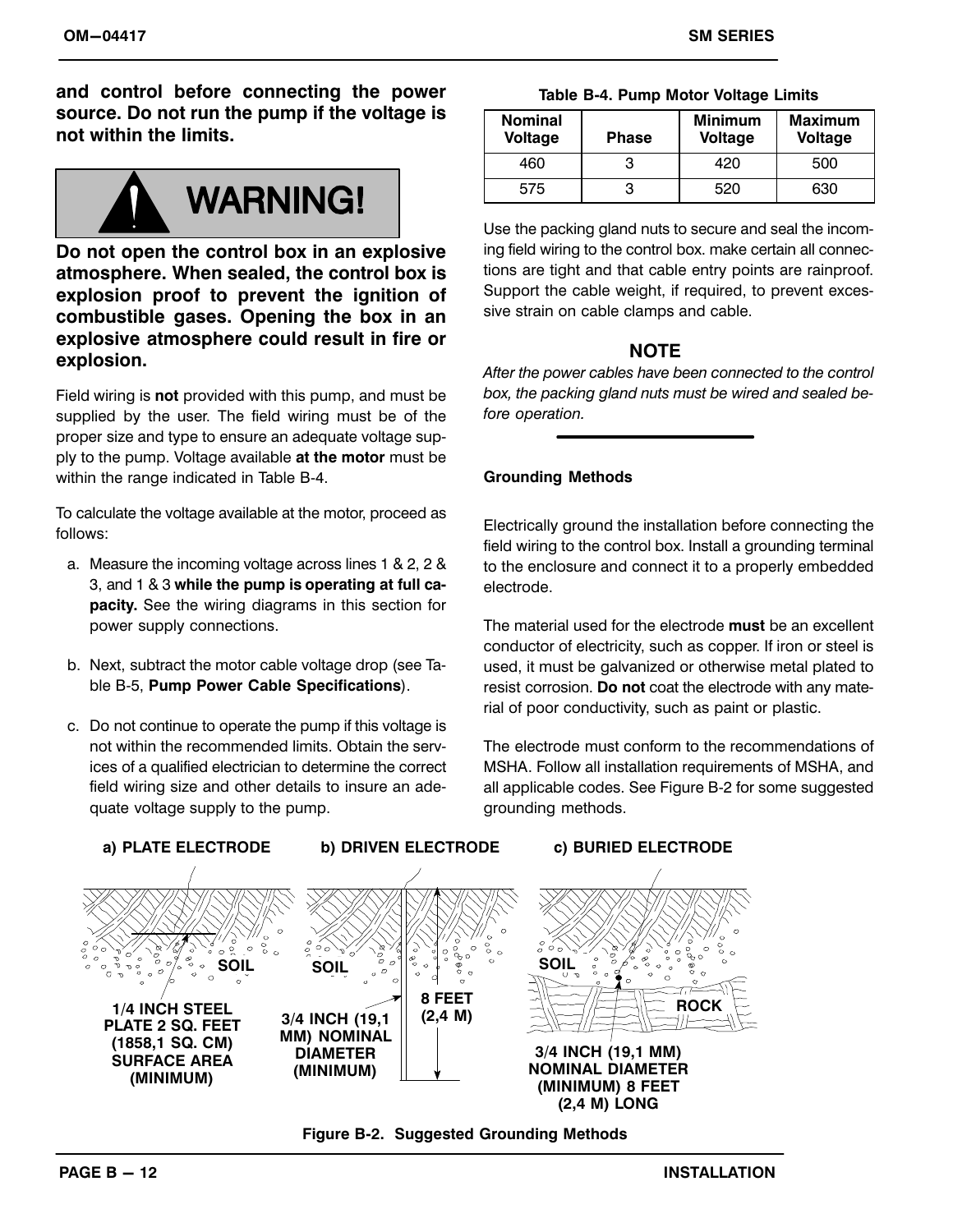- a. **Plate Electrode:** An iron or steel plate, 1/4 inch (6,4 mm) thick, completely impeded in the ground. The plate must present a surface area of at least 2 square feet (1858,1 sq. cm).
- b. **Driven Electrode:** A rod or pipe, 3/4 inch (19,1 mm) in diameter minimum, 8 feet (2,4 m) long, completely driven into the ground.
- c. **Buried electrode:** If rock or stone prevents embedding the full 8 foot (2,4 m) length of the ground rod, bury it horizontally in a trench.

Space the ground rod or plates at least 6 feet (1,8 m) from any other electrode or ground rod, such as those used for signal circuits, radio grounds, lightning rods, etc.

The earth surrounding the ground rod or plate **must** contain enough moisture to make a good electrical connection. In dry or sandy areas, pour water around the rod, or consult qualified personnel to devise a method of improving the connection.



**The electrical power used to operate this pump is high enough to cause injury or death. Make certain that the control box is properly grounded after installation.**

Refer to the literature accompanying the control box for field wiring connections.

#### **Pump Power Cable Connections**



**The electrical power used to operate this pump is high enough to cause injury or death. Obtain the services of a qualified electrician to make all electrical connections. Make certain that incoming power to the control box is in the off position and locked out, or that the power supply to the control box has been otherwise cut off and locked out, before connecting power or accessory cables.**

The standard pump is provided with a 50 foot power cable (see Table B‐5 for cable specifications). If a longer cable is required, an optional cable assembly **must** be ordered from the factory. Splicing of the power cable is **not** recommended by the Gorman‐Rupp Company due to safety and warranty considerations.



**Never attempt to alter the length or repair any power cable with a splice. The pump motor and cable must be completely waterproof. Injury or death may result from alterations.**

| <b>Pump</b><br>Model | Voltage/<br><b>Phase</b>                       | <b>AWG</b><br>Cable<br><b>Size</b> | Cable<br><b>O.D.</b><br><b>Inches</b><br>(mm) | Conductor<br>Dia.<br><b>Inches</b><br>(mm) | Amp<br><b>Rating (See</b><br>Note below) | Cable<br><b>Type</b> | <b>DC</b><br><b>Resistance</b><br>(ohms) at<br>$25^{\circ}$ C<br>$(77°F)$ per<br>1000 ft.<br>(305 m) | <b>Voltage Drop</b><br>per 100 ft.<br>(30,5m) at Max.<br>Load |
|----------------------|------------------------------------------------|------------------------------------|-----------------------------------------------|--------------------------------------------|------------------------------------------|----------------------|------------------------------------------------------------------------------------------------------|---------------------------------------------------------------|
| SM <sub>2E</sub>     | 460/3<br>575/3                                 | 12                                 | .89<br>(22,6)                                 | .10<br>(2,5)                               | $30*$                                    | <b>SPC</b>           | 1.72                                                                                                 | 1.86<br>1.48                                                  |
| SM <sub>2F</sub>     | 460/3<br>575/3                                 | 12                                 | .89<br>(22,6)                                 | .10<br>(2,5)                               | $30*$                                    | <b>SPC</b>           | 1.72                                                                                                 | .688<br>.550                                                  |
| SM3B                 | 460/3<br>575/3                                 | 12                                 | .89<br>(22,6)                                 | .10<br>(2,5)                               | $30*$                                    | <b>SPC</b>           | 1.72                                                                                                 | 3.72<br>2.96                                                  |
| SM <sub>3</sub> C    | 460/3<br>575/3                                 | 12                                 | .89<br>(22,6)                                 | .10<br>(2,5)                               | $30*$                                    | <b>SPC</b>           | 1.72                                                                                                 | 3.72<br>2.96                                                  |
| <b>NOTE:</b>         | *Amp Rating at 30 $\degree$ C (86 $\degree$ F) |                                    |                                               |                                            |                                          |                      |                                                                                                      |                                                               |

**Table B‐5. Pump Power Cable Specifications** 

**\*\*Amp Rating at 40C (104F)**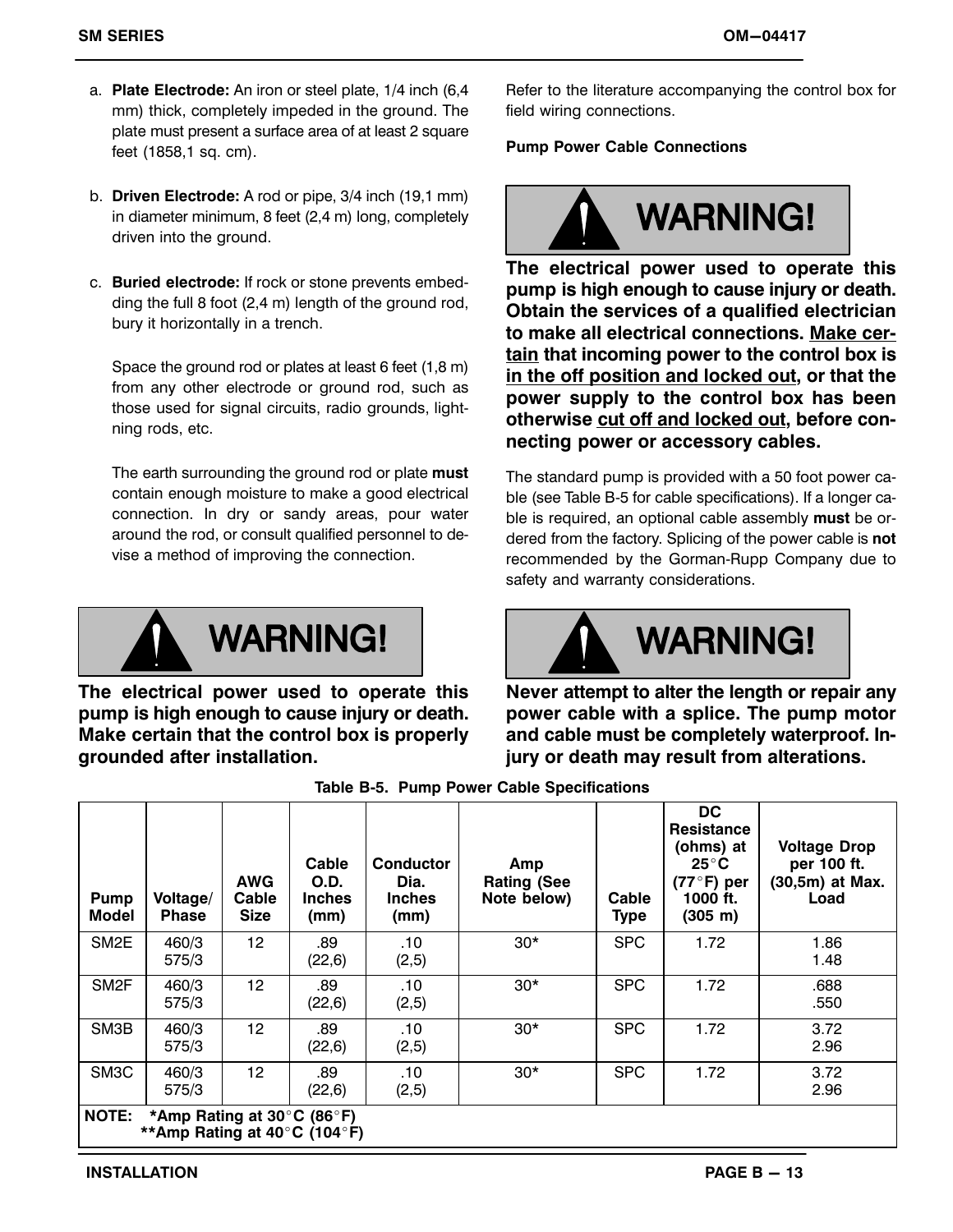| Pump<br><b>Model</b>                                                       | Voltage/<br><b>Phase</b> | <b>AWG</b><br><b>Cable</b><br><b>Size</b> | Cable<br>O.D.<br><b>Inches</b><br>(mm) | <b>Conductor</b><br>Dia.<br><b>Inches</b><br>(mm) | Amp<br><b>Rating (See</b><br>Note below) | Cable<br><b>Type</b> | <b>DC</b><br><b>Resistance</b><br>(ohms) at<br>$25^{\circ}$ C<br>$(77°F)$ per<br>1000 ft.<br>(305 m) | <b>Voltage Drop</b><br>per 100 ft.<br>(30,5m) at Max.<br>Load |
|----------------------------------------------------------------------------|--------------------------|-------------------------------------------|----------------------------------------|---------------------------------------------------|------------------------------------------|----------------------|------------------------------------------------------------------------------------------------------|---------------------------------------------------------------|
| SM4C                                                                       | 460/3<br>575/3           | 12                                        | .89<br>(22, 6)                         | .10<br>(2, 5)                                     | $30*$                                    | <b>SPC</b>           | 1.72                                                                                                 | 5.85<br>4.68                                                  |
| SM <sub>4</sub> D                                                          | 460/3<br>575/3           | 12                                        | .89<br>(22,6)                          | 10<br>(2,5)                                       | $30*$                                    | <b>SPC</b>           | 1.72                                                                                                 | 5.85<br>4.68                                                  |
| SM4E                                                                       | 460/3<br>575/3           | 8                                         | 1.05<br>(26,7)                         | .17<br>(4,3)                                      | 59**                                     | <b>SPC</b>           | .71                                                                                                  | 3.69<br>2.95                                                  |
| SM4F                                                                       | 460/3<br>575/3           | 8                                         | 1.05<br>(26,7)                         | .17<br>(4,3)                                      | 59**                                     | <b>SPC</b>           | .71                                                                                                  | 3.69<br>2.95                                                  |
| SM4G                                                                       | 460/3<br>575/3           | 8                                         | 1.05<br>(26,7)                         | .17<br>(4,3)                                      | $59**$                                   | <b>SPC</b>           | .71                                                                                                  | 5.47<br>4.37                                                  |
| SM4H                                                                       | 460/3<br>575/3           | 12                                        | .89<br>(22,6)                          | .10<br>(2,5)                                      | $30*$                                    | <b>SPC</b>           | 1.72                                                                                                 | 5.85<br>4.68                                                  |
| SM4J                                                                       | 460/3<br>575/3           | 6                                         | 1.25<br>(31,8)                         | .21<br>(5,3)                                      | 79                                       | <b>SPC</b>           | .45                                                                                                  | 5.94<br>4.75                                                  |
| SM4K                                                                       | 460/3<br>575/3           | 12                                        | .89<br>(22,6)                          | .10<br>(2,5)                                      | $30*$                                    | <b>SPC</b>           | 1.72                                                                                                 | 5.85<br>4.68                                                  |
| SM6D                                                                       | 460/3<br>575/3           | 8                                         | 1.05<br>(26,7)                         | .17<br>(4,3)                                      | $59**$                                   | <b>SPC</b>           | .71                                                                                                  | 5.47<br>4.37                                                  |
| SM6E                                                                       | 460/3<br>575/3           | 6                                         | 1.25<br>(31, 8)                        | .21<br>(5,3)                                      | 79**                                     | <b>SPC</b>           | .45                                                                                                  | 5.94<br>4.75                                                  |
| <b>NOTE:</b><br>*Amp Rating at 30°C (86°F)<br>**Amp Rating at 40°C (104°F) |                          |                                           |                                        |                                                   |                                          |                      |                                                                                                      |                                                               |

**Table B‐5. Pump Power Cable Specifications (continued)**

When necessary to change or connect the pump power cable to the control box, make certain the incoming power is **OFF** and **LOCKED OUT**. Make certain the control box is **PROPERLY GROUNDED** and that the electrical data on the control matches the motor name plate data.

Connect the pump power cable to the control box as shown in the control box manual.

#### **Control Box Specifications**



**Any control box used to operate the pump must be approved by the MSHA and the Gorman‐Rupp Company for the application.**

**Motor Cable Grounding Test**



**Do not connect the pump control cable to the control box or incoming voltage before verifying the pump ground; otherwise, personnel will be exposed to serious injury or death.**

Using a volt‐ohm meter, connect one lead to the motor cable green/yellow ground lead. Connect the other lead to an **uninsulated** point on the pump body. The test circuit should close.

If the test circuit does not close, there is a defect in the cable or motor which must be corrected.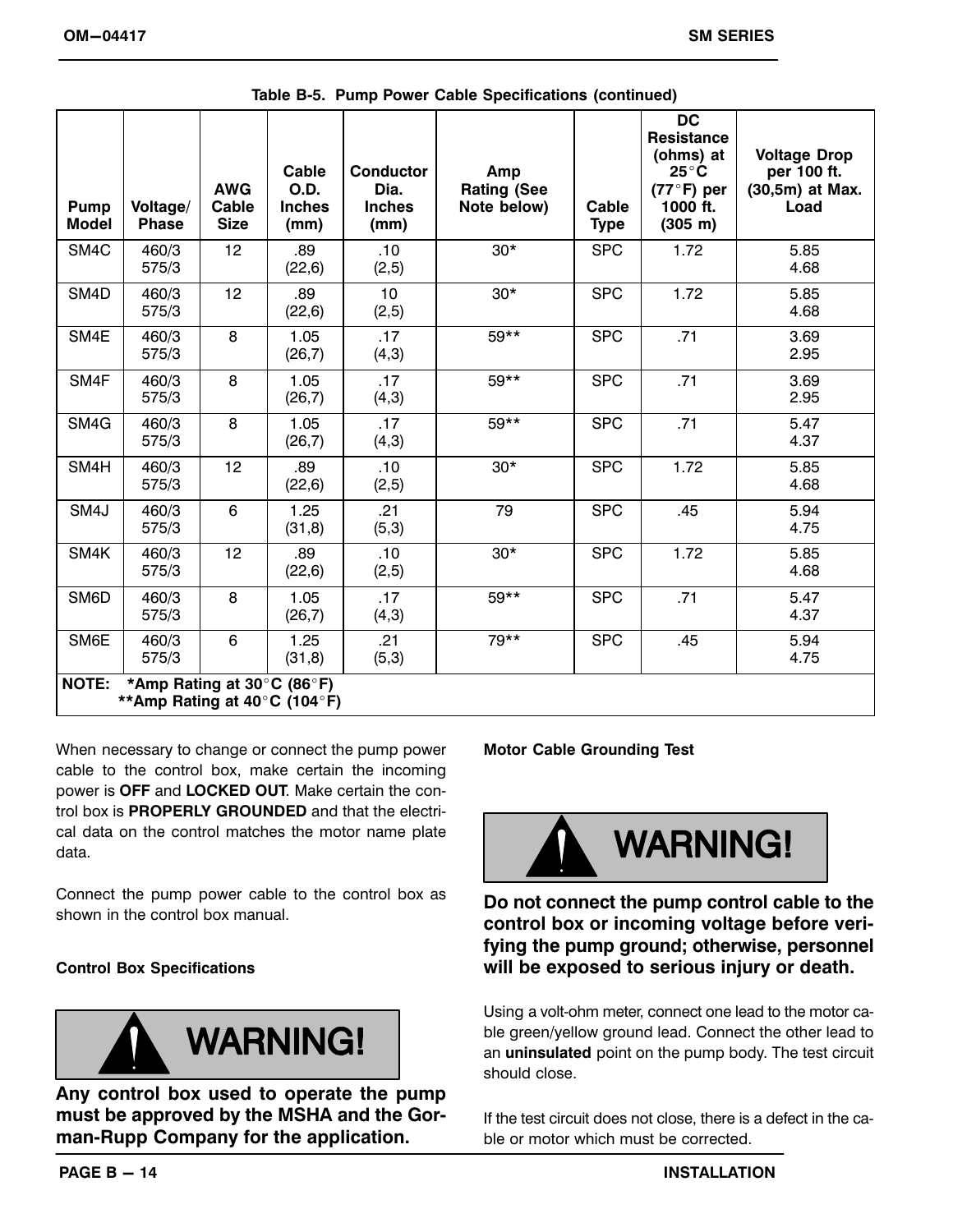#### **Control Box Connections**

Ground and wire the control box in accordance with the instructions accompanying it.

#### **NOTE**

This pump is shipped completely wired for the voltage shown on the nameplate, and is ready for operation through an approved control box.

*For reference, internal motor wiring connections are shown in the Maintenance and Repair manual.*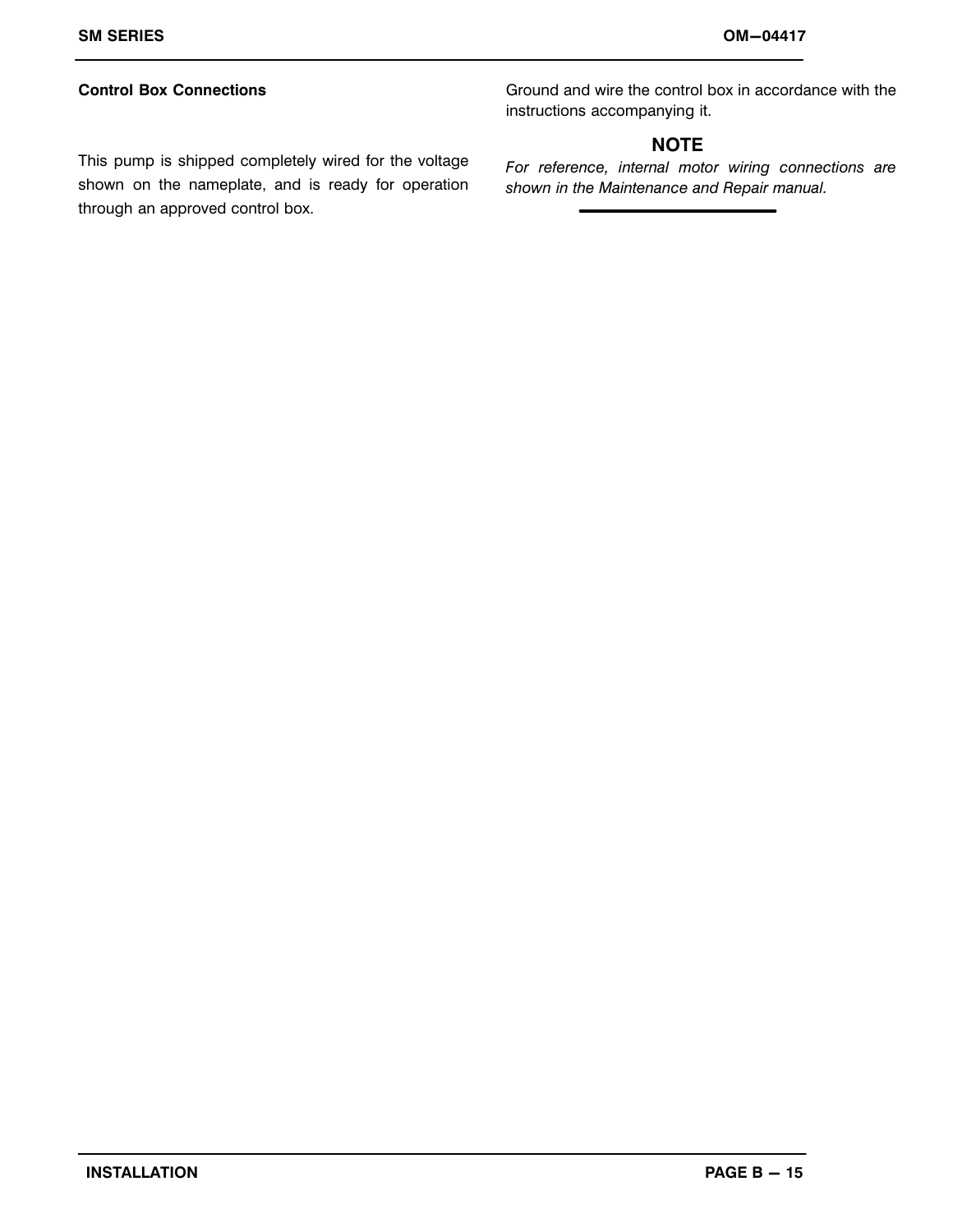# **OPERATION - SECTION C**

**Review all SAFETY information in Section A.**



**This pump is designed to handle most non‐volatile, non‐flammable liquids encountered in mine dewatering. Do not attempt to pump volatile, explosive, or flammable materials, or any liquids which may damage the pump or endanger personnel as a result of pump failure.**

Follow the instructions on all tags, labels and decals attached to the pump.

#### **Pump Performance**



#### **Any control box used to operate the pump must be approved by the MSHA and the Gorman‐Rupp Company for the application.**

Refer to the pump Specification Data Sheet or the accompanying Parts List Manual for the specific performance for your pump.

#### **Control Box**

A control box is provided to facilitate operation of the pump. It contains controls for starting and stopping the pump, and provides overload protection for the pump motor.



**The pump is designed to be operated through the control box furnished with the pump. The control box provides overload protection and power control.**

#### **Do not connect the pump motor directly to the incoming power lines.**

See the operating instructions furnished with the control box before attempting to start the pump.

#### **PUMP OPERATION**



**This pump is designed to handle most non‐volatile, non‐flammable liquids encountered in mine dewatering. Do not attempt to pump volatile, explosive, or flammable materials, or any liquids which may damage the pump or endanger personnel as a result of pump failure.**

#### **Component Function**

The control box contains the following hand‐operated switches and controls:

- **The control handle** operates the control box circuit breaker. In the OFF position, the control handle opens the circuit breaker to interrupt incoming power through the control box and prevent pump operation. In the ON position, it closes the circuit breaker to permit pump operation. The circuit breaker will open or "trip" automatically in the event of a short circuit overload current, or thermal excess within the pump motor. When tripped, move the control handle to OFF and back to ON to reset the circuit breaker.
- The control box contains an integral safety switch which automatically "trips" the circuit breaker when the cover is removed. **Never** remove the cover in an explosive atmosphere. Make certain incoming power is **OFF** and **LOCKED OUT**.
- The motor is thermally protected by thermostats within the stator. In the event of motor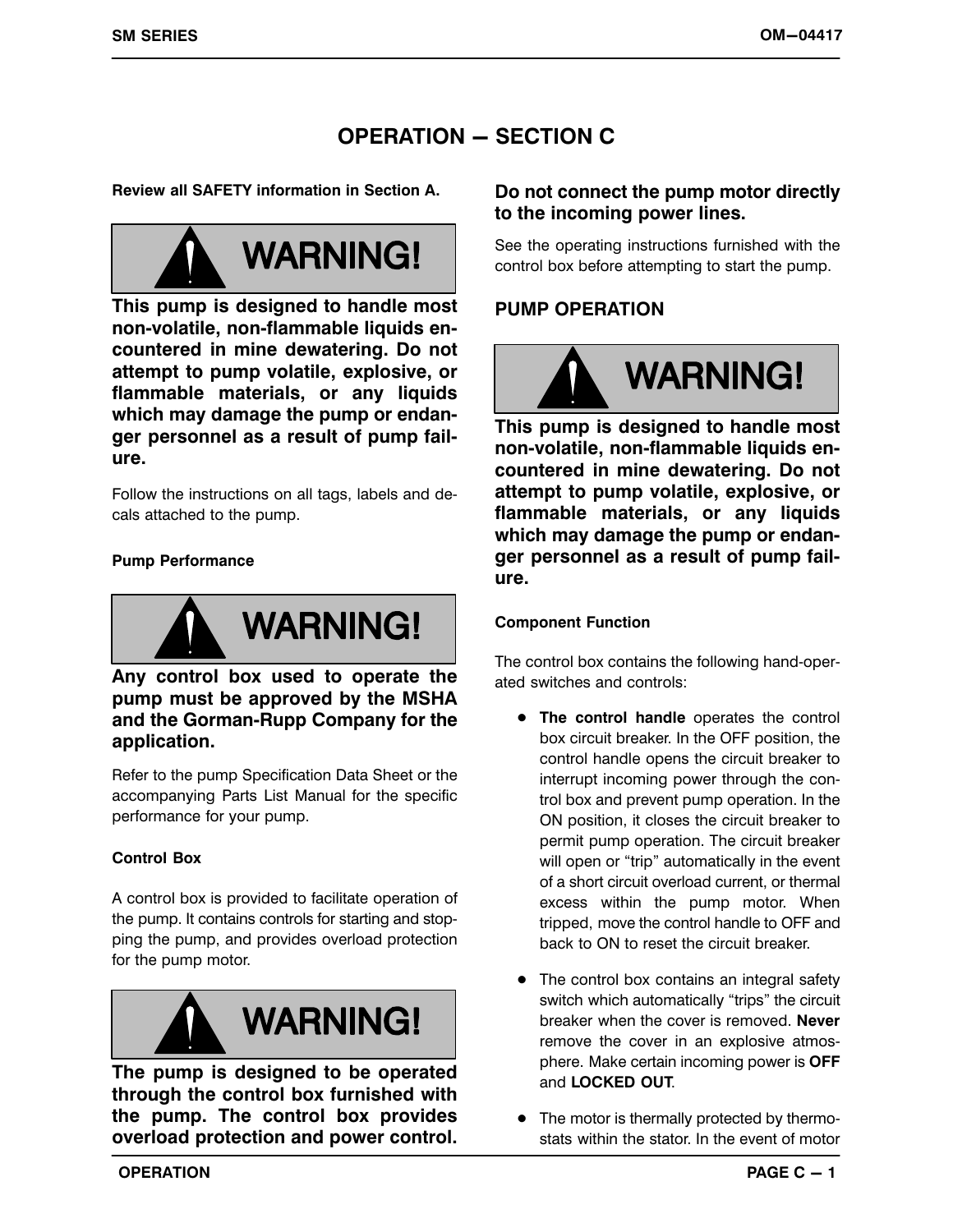overheating, the thermostat will open and automatically "trip" the control box circuit breaker. The motor will not restart until the circuit breaker is reset.

#### **NOTE**

*If the circuit breaker trips, do not reset it immediately. Wait at least ten minutes before resetting the control handle back to the ON position. If the overload unit continues to trip, operational problems exist. See TROUBLESHOOTING.*

#### **Liquid Temperature And Overheating**

The maximum liquid temperature for this pump is 120 $\degree$  F (49 $\degree$  C). Do not apply the pump at higher operating temperatures.



**Approach the pump cautiously after it has been running. Although the motor is cooled by the liquid being pumped, normal operating temperatures can be high enough to cause burns. The temperature will be especially high if operated against a closed discharge valve. Never operate against a closed discharge valve for long periods of time.**

If overheating does occur, stop the pump immediately and allow it to cool before servicing it. **Approach any overheated pump cautiously.**



**Overheated pumps can cause severe burns and injuries. If overheating of the pump occurs:**

- **1. Stop the pump immediately.**
- **2. Ventilate the area.**
- **3. Allow the pump to completely cool.**
- **4. Check the temperature before servicing.**
- **5. Vent the pump slowly and cautiously.**

**6. Refer to instructions in this manual before restarting the pump.**

Overheating can occur if the pump is misapplied, if it is started more than 6 times within one hour, if the temperature of the liquid being pumped exceeds the temperature for which the pump was designed, if the control box fails to provide overload or thermal protection, or if the pump is operated against a closed discharge valve for an extended period of time.



Never start the pump more than 6 times per hour. If the pump motor does not cool between starts, it will over‐heat, possibly resulting in damage to the motor windings.

**Checking Pump Rotation**



**Do not open the control box in an explosive atmosphere. When sealed, the control box is explosion proof to prevent the ignition of combustible gases. Opening the box in an explosive atmosphere could result in fire or explosion.**

Check the direction of pump rotation before operation to ensure that the impeller is rotating in the correct direction.



Secure the pump during rotation to prevent coiling of the power cable.

Suspend the pump from the lifting device fitted on the pump. Apply power briefly and note the direction of pump kickback. As viewed from the top, the pump should kick in a **counterclockwise** direction; this will indicate that impeller rotation is correct.

If the pump kicks in a **clockwise** direction, impeller rotation is incorrect. Since the pump is powered by a three‐phase motor, have a qualified electrician in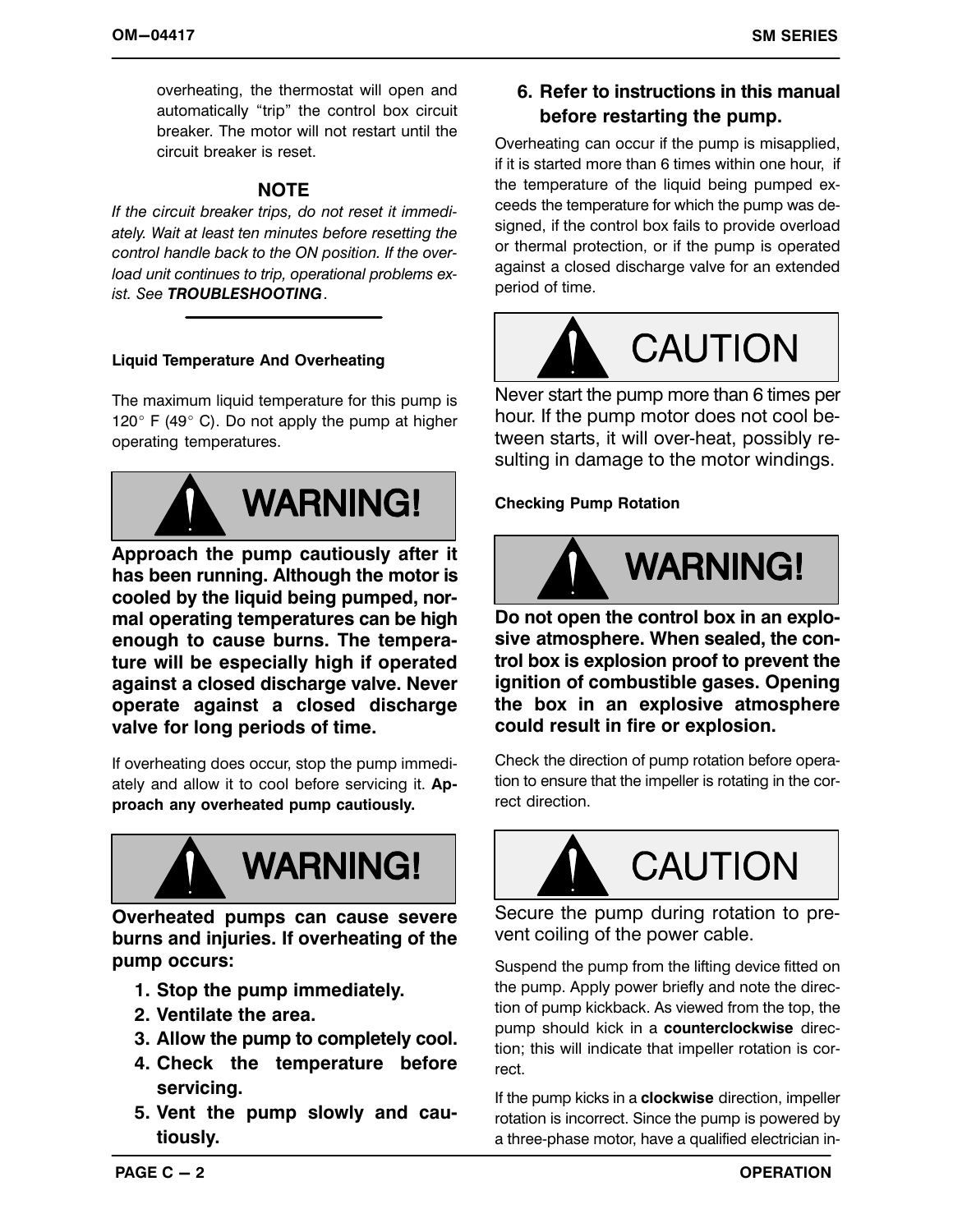terchange the control box connections of any two pump motor power leads. Re‐check pump kickback; it should now be in a counterclockwise direction.



**The electrical power used to operate this pump is high enough to cause injury or death. Make certain that incoming power is off and locked out before interchanging motor leads.**



**Figure C‐1. Checking Pump Rotation**

# **STARTING, STOPPING, AND OPERATIONAL CHECKS**

#### **Starting**



Do not attempt to operate the pump until impeller rotation has been checked; improper rotation will affect pump performance and may damage the pump.

Follow the instructions accompanying the control box, start the pump, and run any recommended checks.



Never start the pump more than 6 times per hour. If the pump motor does not cool between starts, it will over‐heat, possibly resulting in damage to the motor windings.

Move the control handle to the ON position. The pump motor will start running, and pumping should begin. Since the pump is submerged, priming is not required.

#### **Stopping**

To stop the pump, turn the control handle OFF, thereby opening the circuit breaker.

This **does not** terminate incoming power through the field wiring connected to the control box.

After stopping the pump, be sure to perform all required maintenance and preservation procedures.

#### **NOTE**

*It is recommended that a check valve or throttling valve be installed in the discharge line if there is any possibility of siphoning or back flow when the pump is shut off.*

#### **Operational Checks**

Check the pump for proper operation when it is first started and periodically thereafter to identify minor problems.

Check the pump for unusual noises or excessive vibration while it is operating. If noise or vibration is excessive, stop the pump and refer to the troubleshooting chart for possible causes.



To avoid serious damage to the pump, check for unusual noises or excessive vibration while the pump is running. If noise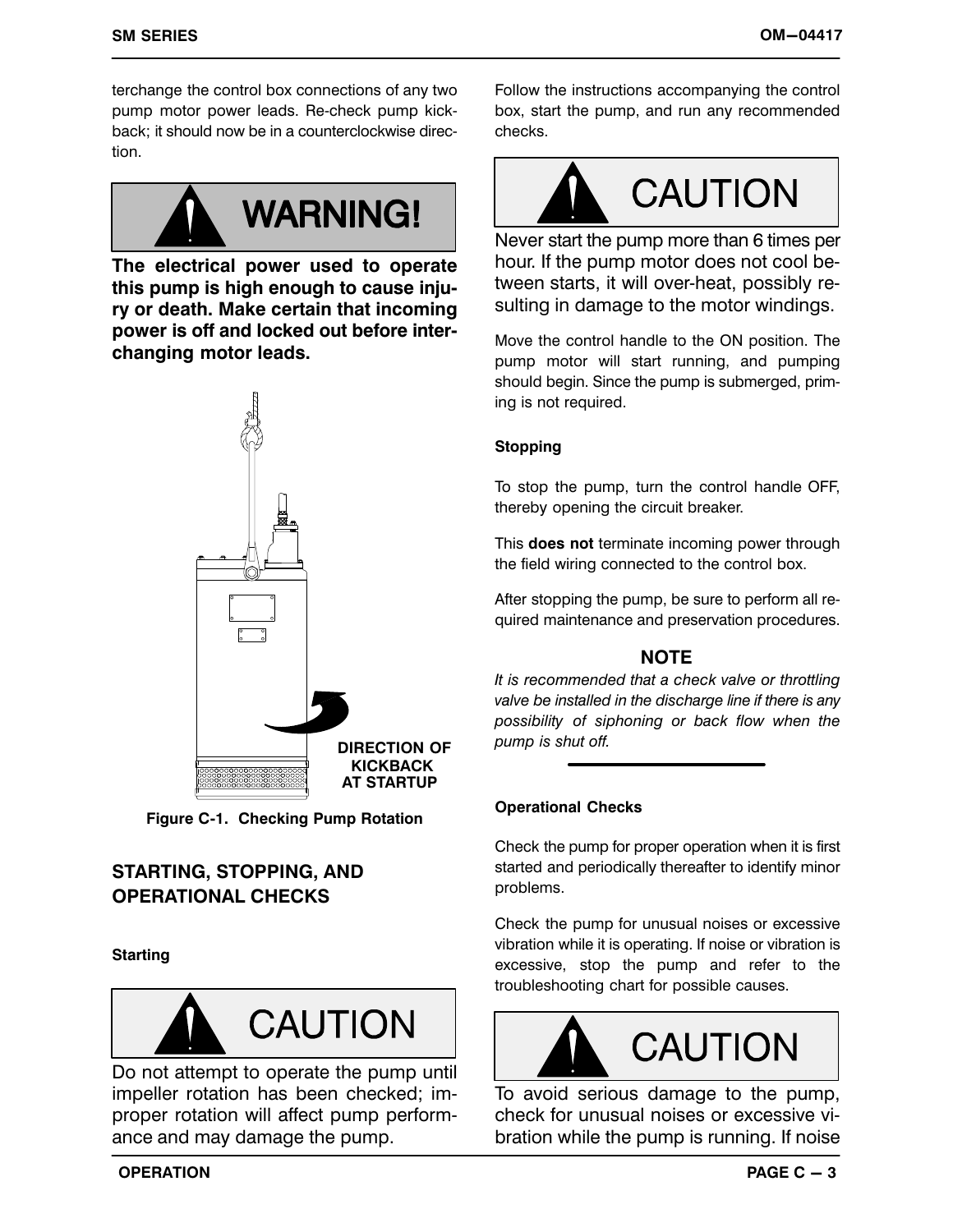or vibration is excessive, stop operation and refer to the troubleshooting chart in the maintenance and repair manual.

Check the pump strainer screen for clogging caused by stones, sticks, or other debris. Clean the strainer screen when required. In some cases, stopping the pump momentarily may back flush the strainer screen, purging most of the debris from it. If this fails to clean the screen, remove the pump from the sump and remove the debris manually (see **PUMP END DISASSEMBLY** in Section E).



**Never introduce air or steam pressure into the pump casing to remove a blockage. This could result in personal injury or damage to the equipment. If backflushing is absolutely necessary, limit liquid pressure input to 50% of the maximum permissible operating pressure shown in the pump performance curve (refer to the accompanying Parts List Manual).**

Check the pump for overheating. The pump could overheat if operated against a closed discharge valve, or if subjected to repeated start cycles.

# **COLD WEATHER PRESERVATION**

The pump will not freeze as long as it is submerged in liquid. If the pump casing is not submerged, or if the liquid begins to freeze, remove the pump from the sump or wet well and allow it to dry thoroughly. Run the pump for two or three minutes to dry the inner walls.

If the pump freezes, move it into a warm area until completely thawed, or submerge it into the liquid. If the liquid is near freezing, the pump must be submerged for an extended period of time. Start the pump and check for shaft rotation. if still frozen, allow additional thawing time before attempting to restart.



**Do not attempt to thaw the pump by using a torch or other source of flame. This could damage gaskets or heat the oil within the pump above the critical point and cause the pump to rupture or explode.**

# **LUBRICATION**



**Do not remove plates, covers, gauges, pipe plugs or fittings from an overheated pump. Vapor pressure within the pump can cause parts being disengaged to be ejected with great force. Allow the pump to completely cool before servicing.**

On a new pump, check the oil level in the seal cavity before initial startup, after the first two weeks of operation, and every month thereafter.

Before installing or removing the lubrication plug(s), always clean the area around the plug(s) to prevent contamination.

#### **Draining Oil**

Refer to the Parts List Manual for drain plug location.

For the smaller pumps, lay the pump horizontal on a flat work surface with the seal cavity drain plug facing up. Remove the drain plug slowly to release any pressure. Install a short pipe nipple in the hole. Place a clean container under the plug and roll the pump on its side to drain the seal housing.

For the larger pumps, remove the drain plug slowly to release any pressure. Install a short pipe nipple in the hole. Place a clean container under the plug and using a hoist, tilt the pump at an angle of approximately 60 degrees.

#### **Condition Of Oil**

Check the condition of the oil drained from the pump. Clear oil indicates that the pump seal(s) are functioning properly. If the oil is milky or contains a small amount of water, it must be changed.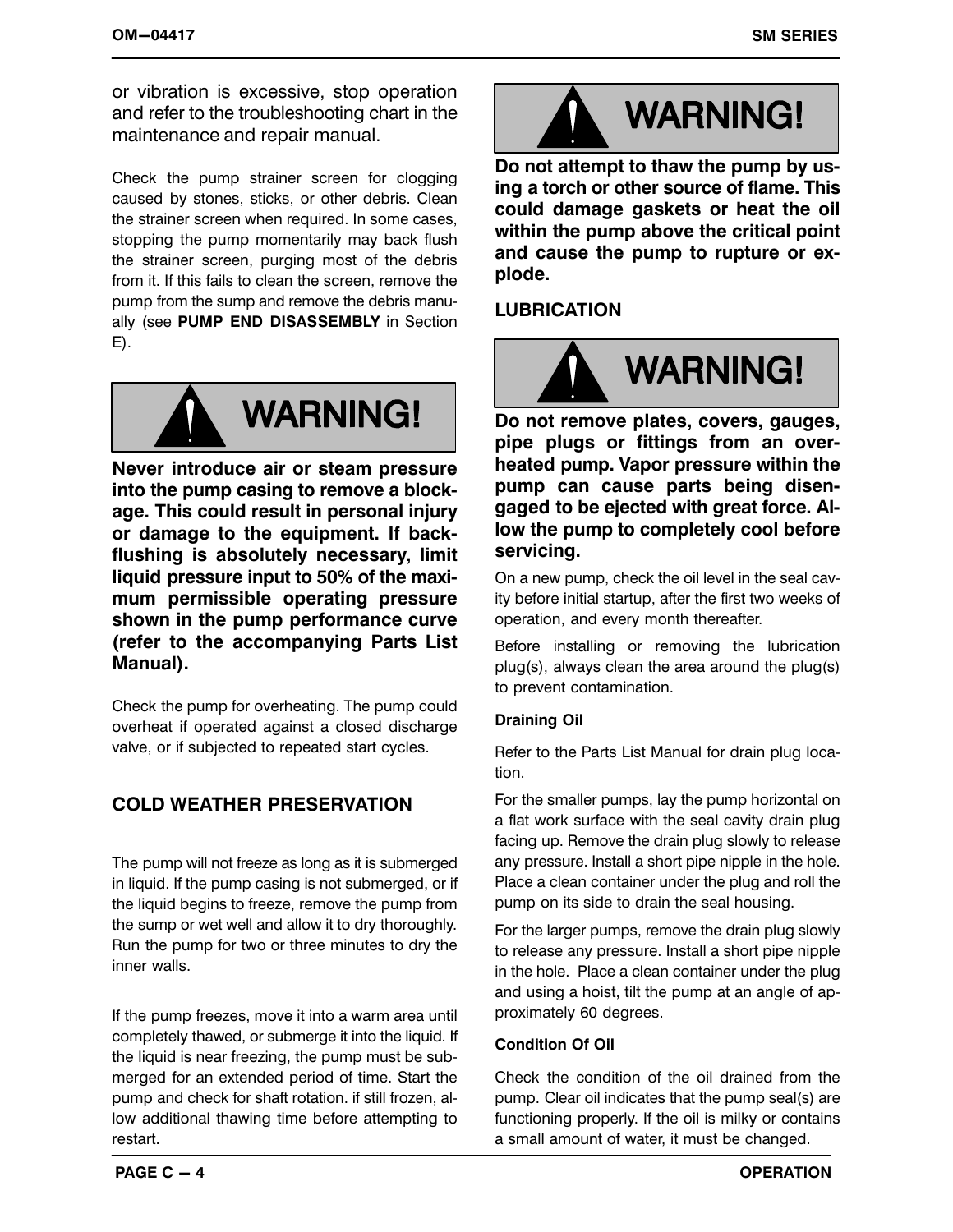If the oil contains a large amount of water, it must be changed, and the seal(s) must be checked before the pump is put back in operation (refer to the Maintenance and Repair Manual).

#### **Adding Oil**

Due to differences in pump design, the quantity of oil and manner in which oil is to be added to the seal cavity varies between pump models. Refer to Table B-2 in **INSTALLATION** for oil capacities and positions for filling the seal cavity in each pump.

The grade of lubricant used is critical to the operation of this pump. Use premium quality submersible pump oil as specified in the following table. Oil must be stored in a clean, tightly closed container in a reasonably dry environment.

When lubricating the seal cavity, remove the lubrication plug as indicated in **Draining Oil**, and position the pump as indicated in Table  $B-2$ . Add premium quality submersible pump oil through this plug hole. If the pump is to be positioned vertically or at an angle, fill the cavity to the bottom of the plug hole. If the pump is to be positioned horizontally, completely fill the cavity.

Install and tighten the lubrication plug.

#### **Table C-1. Pump Oil Specifications**

| Specifications:                 |                                                             |
|---------------------------------|-------------------------------------------------------------|
|                                 | Type  Premium high viscosity index, anti-wear hydraulic oil |
|                                 |                                                             |
|                                 |                                                             |
|                                 |                                                             |
| Recommended supplier:           |                                                             |
|                                 |                                                             |
| Acceptable alternate suppliers: |                                                             |
|                                 |                                                             |
|                                 |                                                             |
|                                 |                                                             |
|                                 |                                                             |
|                                 |                                                             |
|                                 |                                                             |
|                                 |                                                             |